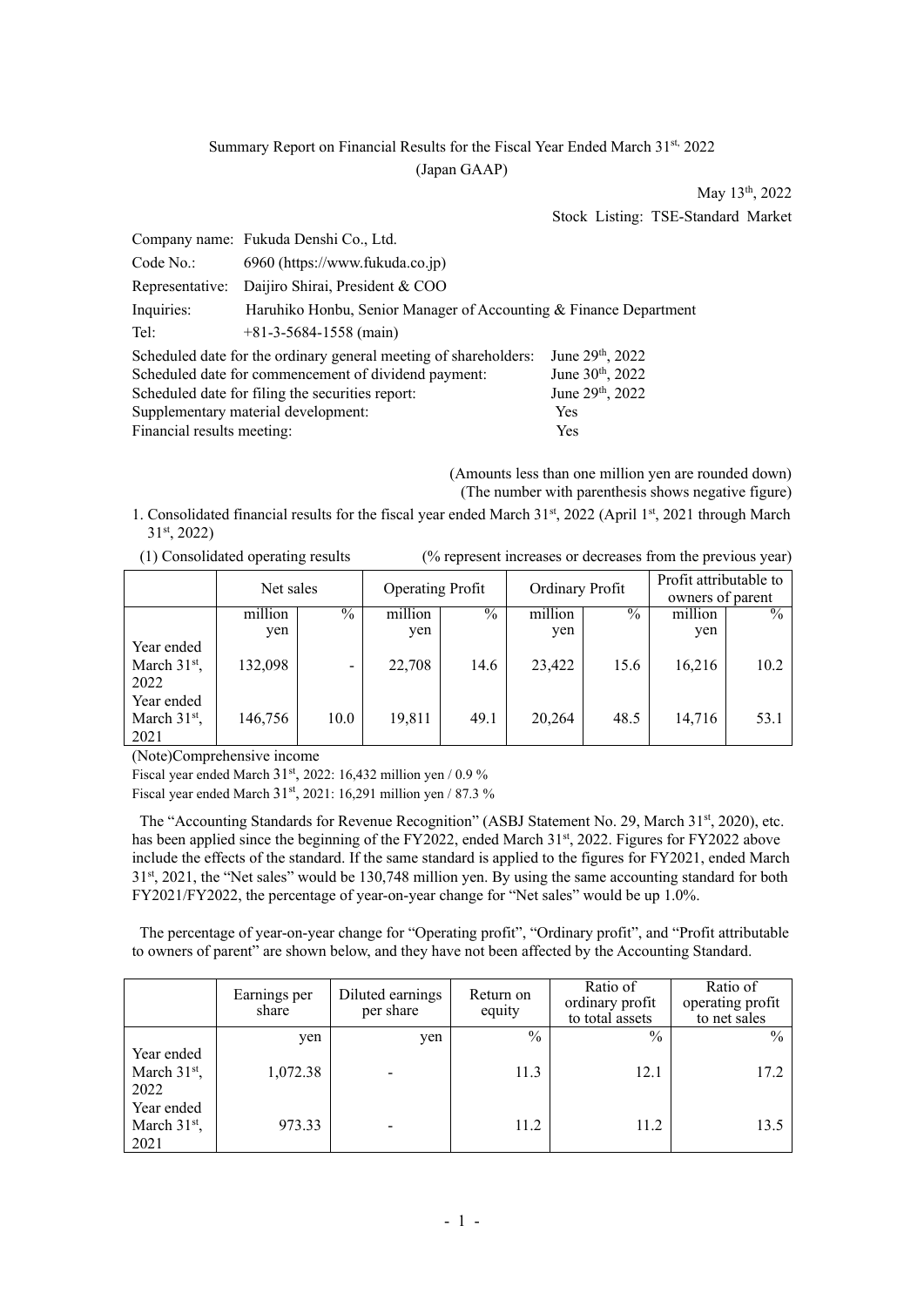(Reference) Profit or loss on equity method investments: Fiscal year ended March 31st, 2022: - million yen Fiscal year ended March 31<sup>st</sup>, 2021: - million yen

(2) Consolidated financial situation

|                                                | Total assets | Net assets  | Shareholders'<br>equity ratio | Net assets<br>per share |
|------------------------------------------------|--------------|-------------|-------------------------------|-------------------------|
|                                                | million yen  | million yen | $\%$                          | Yen                     |
| Year ended<br>March 31 <sup>st</sup> ,<br>2022 | 195,495      | 149,857     | 76.7                          | 9,909.40                |
| Year ended<br>March $31st$ ,<br>2021           | 191,762      | 137,981     | 72.0                          | 9,125.88                |

(Reference) Shareholders' equity:

Fiscal year ended March 31st, 2022: 149,857 million yen

Fiscal year ended March 31st, 2021: 137,981 million yen

(3) Consolidated cash flows statement

|                                                | Cash flows from<br>operating activities | Cash flows from<br>investing activities | Cash flows from<br>financing activities | Cash and cash<br>equivalents at the end<br>of the year |
|------------------------------------------------|-----------------------------------------|-----------------------------------------|-----------------------------------------|--------------------------------------------------------|
|                                                | million yen                             | million yen                             | million yen                             | million yen                                            |
| Year ended<br>March 31 <sup>st</sup> ,<br>2022 | 23,111                                  | (10, 789)                               | (4,832)                                 | 61,030                                                 |
| Year ended<br>March 31 <sup>st</sup> ,<br>2021 | 21,743                                  | (11,267)                                | (3,046)                                 | 53,564                                                 |

### 2. Dividends

|                                       | Annual Dividends per share        |                                    |                                   |                       |        | Total                         |                                | Ratio of                                     |  |
|---------------------------------------|-----------------------------------|------------------------------------|-----------------------------------|-----------------------|--------|-------------------------------|--------------------------------|----------------------------------------------|--|
|                                       | End of<br>the<br>first<br>quarter | End of<br>the<br>second<br>quarter | End of<br>the<br>third<br>quarter | End of<br>the<br>term | Annual | dividends<br>for the<br>year) | Payout ratio<br>(consolidated) | dividends to net<br>assets<br>(consolidated) |  |
|                                       | yen                               |                                    |                                   | Yen                   | yen    | million                       | $\frac{0}{0}$                  | $\frac{0}{0}$                                |  |
|                                       |                                   |                                    |                                   |                       |        | yen                           |                                |                                              |  |
| Year ended                            |                                   |                                    |                                   |                       |        |                               |                                |                                              |  |
| March $31st$ ,                        |                                   | 75.00                              |                                   | 200.00                | 275.00 | 4,190                         | 28.3                           | 3.2                                          |  |
| 2021                                  |                                   |                                    |                                   |                       |        |                               |                                |                                              |  |
| Year ended                            |                                   |                                    |                                   |                       |        |                               |                                |                                              |  |
| March $31st$ ,                        |                                   | 100.00                             |                                   | 205.00                | 305.00 | 4,648                         | 28.4                           | 3.2                                          |  |
| 2022                                  |                                   |                                    |                                   |                       |        |                               |                                |                                              |  |
| Year ending<br>March $31st$ ,<br>2023 |                                   | 100.00                             |                                   | 115.00                | 215.00 |                               | 29.6                           |                                              |  |
| (Forecast)                            |                                   |                                    |                                   |                       |        |                               |                                |                                              |  |

#### (Note)

The detail of second quarter dividend for the Year ended March 31<sup>st</sup>, 2021: ordinary dividend 55.00 yen, extra dividend 20.00 yen

The detail of year-end dividend for the Year ended March 31<sup>st</sup>, 2021: ordinary dividend 90.00 yen, extra dividend 110.00 yen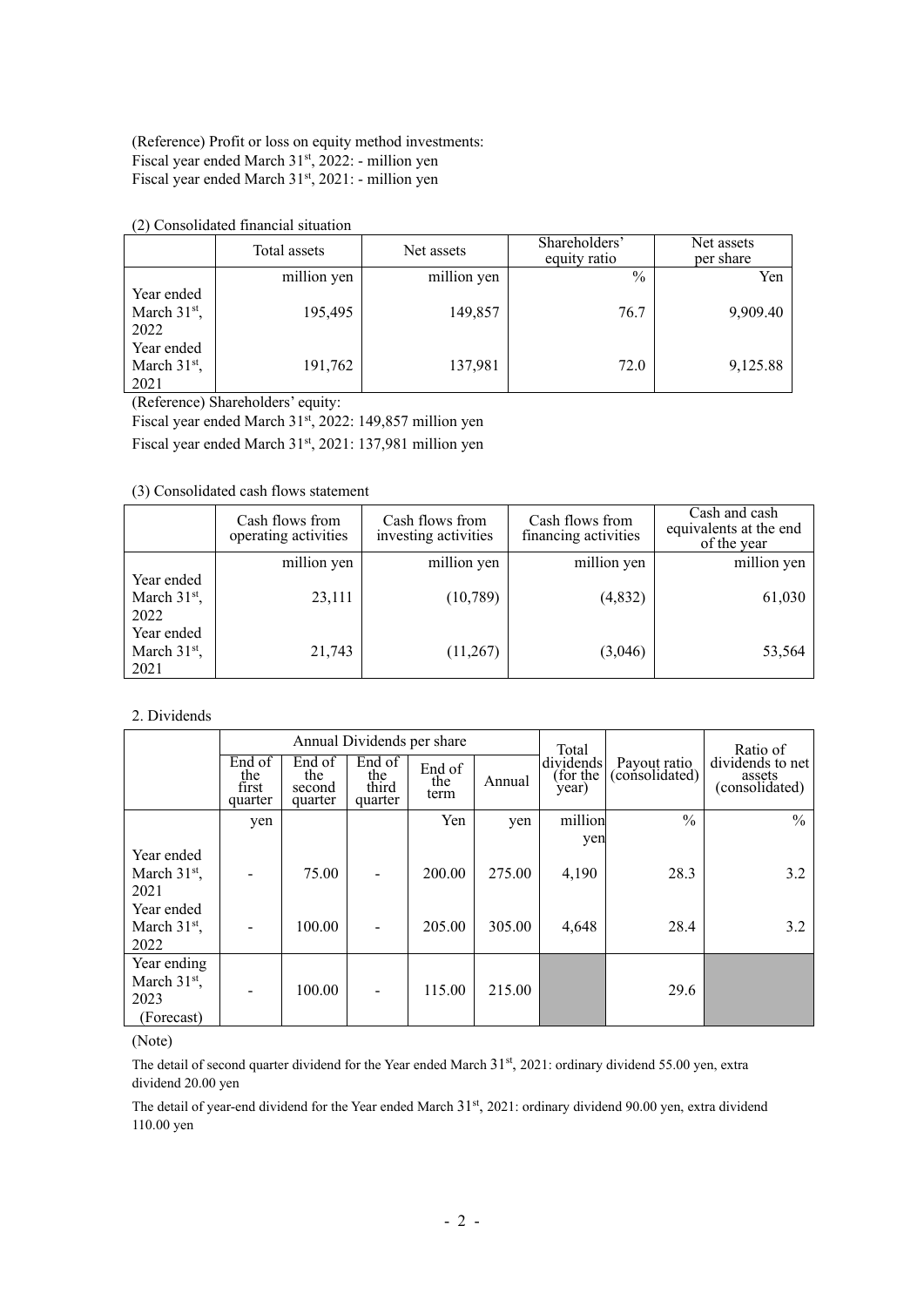The detail of second quarter dividend for the Year ended March  $31<sup>st</sup>$ , 2022: ordinary dividend 80.00 yen, extra dividend 20.00 yen

The detail of year-end dividend for the Year ended March  $31<sup>st</sup>$ , 2022: ordinary dividend 80.00 yen, extra dividend 125.00 yen

The detail of second quarter dividend of Year ending March 2023 (Forecast): ordinary dividend 80.00 yen, extra dividend 20.00 yen

The detail of year-end dividend of Year ending March 2023 (Forecast): ordinary dividend 90.00 yen, extra dividend 25.00 yen

3. Forecast of consolidated financial results for fiscal year ending March 31st, 2023 (April 1st, 2022 through March  $31<sup>st</sup>$ , 2023)

|           |                | Ordinary Profit<br><b>Operating Profit</b><br>Net sales |                | Profit<br>attributable to<br>owners of parent |                | Earnings<br>per share |                |               |        |
|-----------|----------------|---------------------------------------------------------|----------------|-----------------------------------------------|----------------|-----------------------|----------------|---------------|--------|
|           | million<br>ven | $\frac{0}{0}$                                           | million<br>ven | $\%$                                          | million<br>yen | $\frac{0}{0}$         | million<br>yen | $\frac{0}{0}$ | yen    |
| Full-year | 120,000        | (9.2)                                                   | 16,000         | (29.5)                                        | 16,000         | (31.7)                | 11,000         | (32.2)        | 727.38 |

(Note)

Since the Fukuda Denshi Group's(herein after "the Group") operating results tend to peak in the fourth quarter and it is difficult to give a forecast every six months based on rational calculation, the consolidated forecast at the second quarter is not disclosed.

## ※Notes

- (1) Changes in significant subsidiaries during the current fiscal year (changes in specified subsidiaries involving changes in the scope of consolidation): None
- (2) Changes in accounting policies, accounting projections and restatement
	- (i) Changes in accounting policies associated with revision of accounting standards: Yes
	- (ii) Changes other than (i) above: None
	- (iii) Changes in accounting projections: None
	- (iv) Restatement: None

Note: For details, please refer to "Changes in Accounting Policy" in (5) Notes to consolidated financial statement under the "3. Consolidated financial statements and Notes" section on page 19.

- (3) Number of outstanding shares (common shares)
	- (i) Number of outstanding shares at the year-end (including treasury shares) Fiscal year ended March 31st, 2022: 19,588,000 shares Fiscal year ended March  $31<sup>st</sup>$ , 2021: 19,588,000 shares
	- (ii) Number of shares of treasury shares at the year-end: Fiscal year ended March 31st, 2022: 4,465,240 shares Fiscal year ended March  $31<sup>st</sup>$ , 2021: 4,468,250 shares
	- (ⅲ) Average number of shares during the period

Fiscal year ended March  $31<sup>st</sup>$ , 2022: 15,121,593 shares

Fiscal year ended March 31<sup>st</sup>, 2021: 15,119,472 shares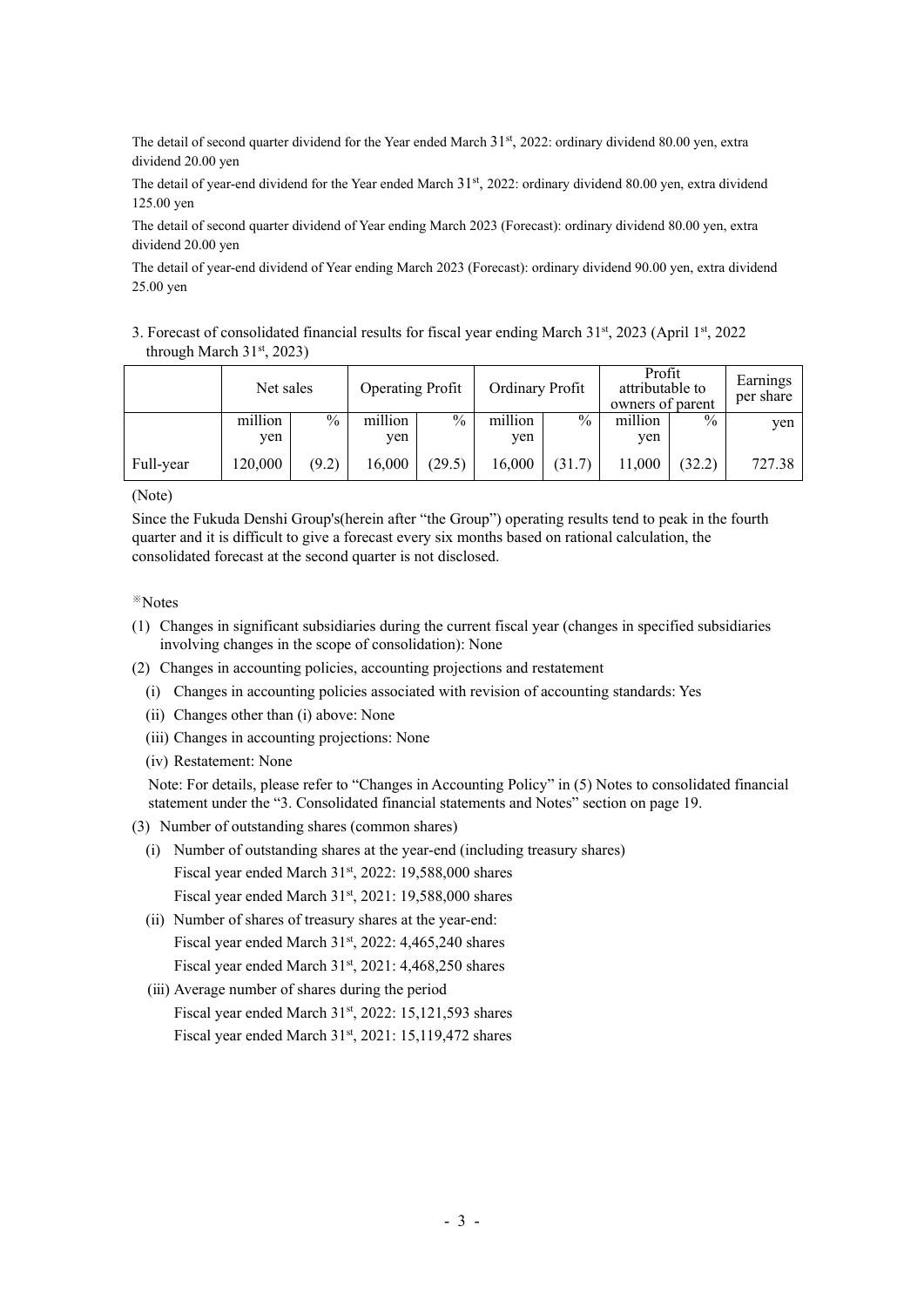(Reference) Summary of non-consolidated financial results

Non-consolidated financial results for the fiscal year ended March  $31^{st}$ , 2022 (April  $1^{st}$ , 2021 through March 31<sup>st</sup>, 2022)

(1) Non-consolidated operating results (% represent increases or decreases from the previous year)

|                                      | Net sales |      | <b>Operating Profit</b> |      | Ordinary Profit |      | Profit  |               |
|--------------------------------------|-----------|------|-------------------------|------|-----------------|------|---------|---------------|
|                                      | million   | $\%$ | million                 | $\%$ | million         | $\%$ | million | $\frac{0}{0}$ |
|                                      | yen       |      | yen                     |      | yen             |      | yen     |               |
| Year ended<br>March $31st$ ,<br>2022 | 82,470    | 0.9  | 12,743                  | 10.6 | 18,045          | 20.1 | 14,444  | 20.3          |
| Year ended<br>March $31st$ ,<br>2021 | 81,766    | 13.9 | 11,517                  | 63.5 | 15,025          | 51.2 | 12,005  | 49.3          |

|                                      | Earnings per share | Diluted earnings per<br>share |
|--------------------------------------|--------------------|-------------------------------|
|                                      | yen                | yen                           |
| Year ended<br>March $31st$ ,<br>2022 | 955.20             |                               |
| Year ended<br>March $31st$ ,<br>021  | 794.03             |                               |

(2) Non-consolidated financial position

|                | Total assets | Net assets  | Shareholders' equity | Net assets per |
|----------------|--------------|-------------|----------------------|----------------|
|                |              |             | ratio                | share          |
|                | million yen  | million yen | $\frac{0}{0}$        | Yen            |
| Year ended     |              |             |                      |                |
| March $31st$ , | 163,543      | 117,086     | 71.6                 | 7,742.42       |
| 2022           |              |             |                      |                |
| Year ended     |              |             |                      |                |
| March $31st$ , | 158,059      | 107,167     | 67.8                 | 7,087.89       |
| 2021           |              |             |                      |                |

(Reference) Shareholders' equity:

Fiscal year ended March 31st, 2022: 117,086 million yen

Fiscal year ended March 31st, 2021: 107,167 million yen

\* This summary is not subject to audit procedure.

\* Explanation about the appropriate use of the forecasts of financial results, and other noteworthy matters The projections and other statements with respect to the future included in this material are based on currently available information and certain assumptions that are judged reasonable by the Group. Please be advised that the Group does not guarantee in any way the achievement of the projections and other goals in this material and that cases may occur where the actual results and other situations differ materially from the projections due to various factors. With respect to the preconditions for the forecast of financial results, please refer to "(4) Forecast of results for the fiscal year ending March 31st,2022" under the "1. Operating results" section on page 8.

Financial results meeting is going to be held in the form of pre-recorded video distribution. It will be uploaded on our web site on May 20<sup>th</sup>,2022.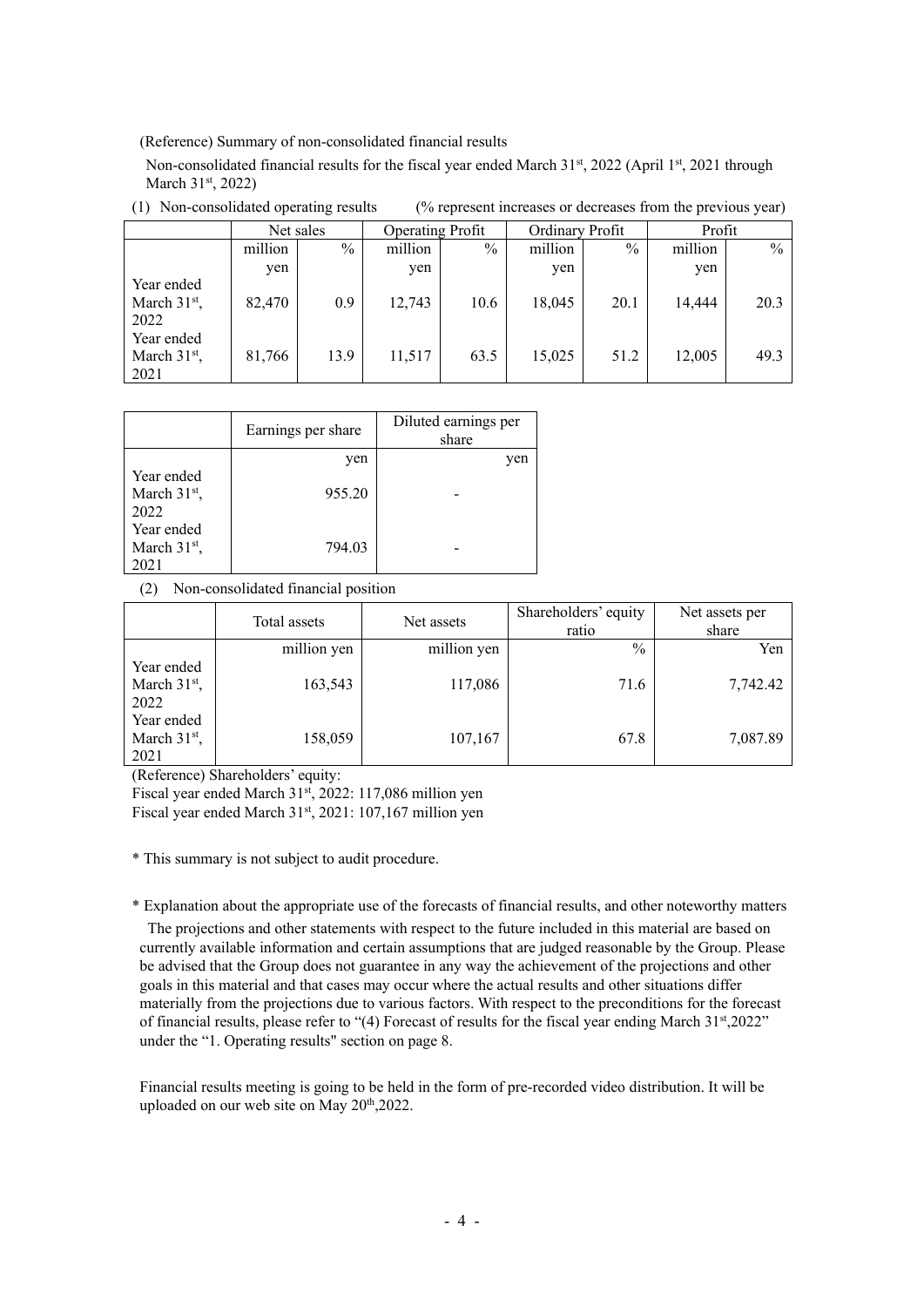Contents of the Attached Materials

|                                                                                              | 6  |
|----------------------------------------------------------------------------------------------|----|
|                                                                                              | 6  |
|                                                                                              | 7  |
|                                                                                              | 7  |
|                                                                                              | 8  |
|                                                                                              | 9  |
|                                                                                              | 10 |
|                                                                                              | 11 |
|                                                                                              | 11 |
| (2) Consolidated income statements and consolidated comprehensive income statements -------- | 13 |
|                                                                                              | 15 |
|                                                                                              | 17 |
|                                                                                              | 19 |
|                                                                                              | 19 |
|                                                                                              | 19 |
|                                                                                              | 19 |
|                                                                                              | 20 |
|                                                                                              | 24 |
|                                                                                              | 24 |
| 4. Others                                                                                    | 24 |
|                                                                                              | 24 |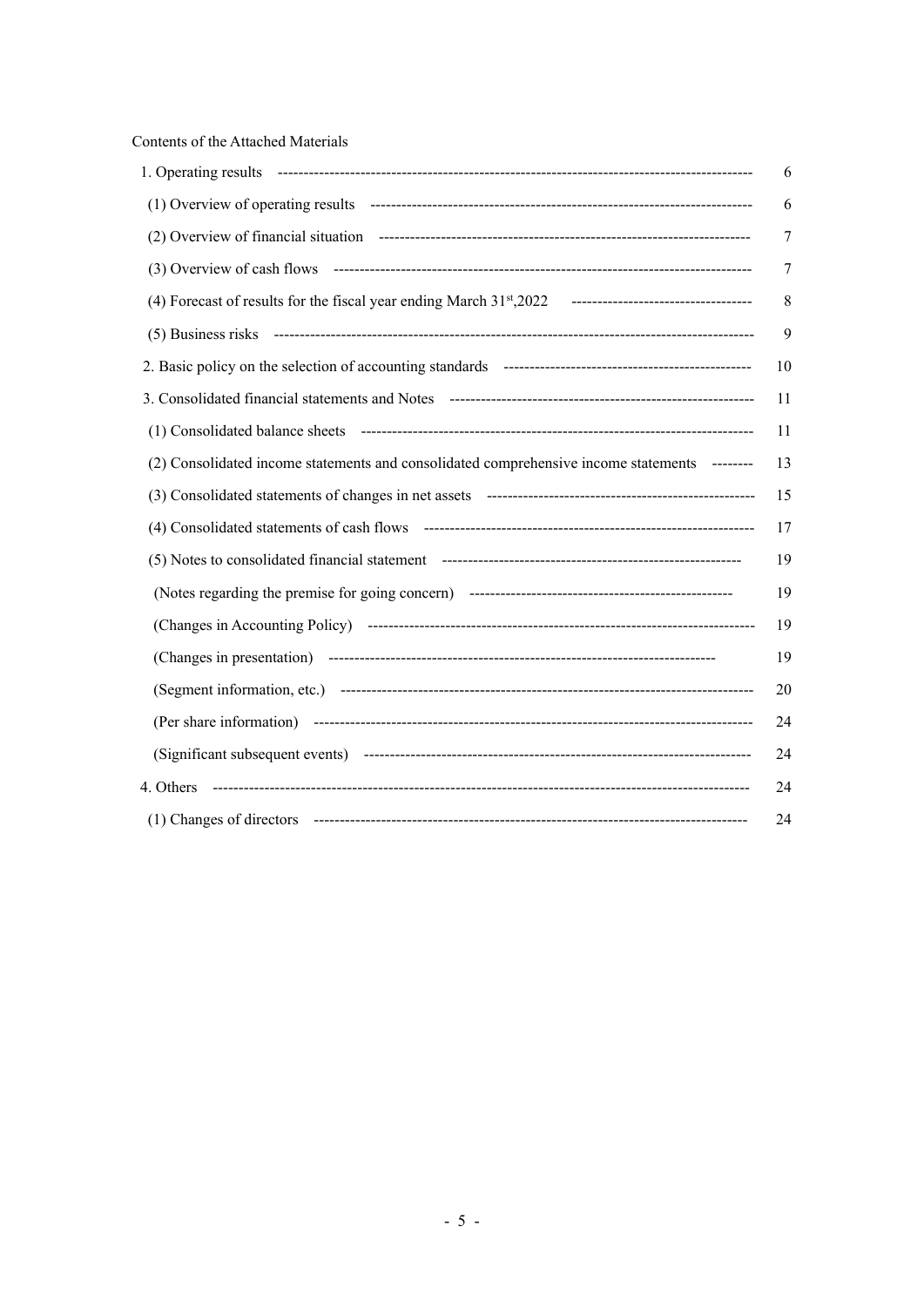## **1. Operating results**

- (1) Overview of operating results
	- (i) Overview of the business for the current consolidated fiscal year

|                                                             | Year ended<br>March 31st, 2021 | Year ended<br>March 31st, 2022 | Comparison with the previous year |                       |
|-------------------------------------------------------------|--------------------------------|--------------------------------|-----------------------------------|-----------------------|
|                                                             | Amount                         | Amount                         | Change                            | Rate of change<br>(%) |
| Net sales<br>(million yen)                                  | 146,756                        | 132,098                        |                                   |                       |
| <b>Operating Profit</b><br>(million yen)                    | 19,811                         | 22,708                         | 2,897                             | 14.6                  |
| Ordinary Profit<br>(million yen)                            | 20,264                         | 23,422                         | 3,158                             | 15.6                  |
| Profit attributable to<br>owners of parent<br>(million yen) | 14,716                         | 16,216                         | 1,499                             | 10.2                  |
| Earnings per share<br>(yen)                                 | 973.33                         | 1,072.38                       | 99.05                             | 10.2                  |

The Japanese economy for the current consolidated year to date (April 1st, 2021 through March 31st, 2022) has been in severe conditions due to the continued impact of the COVID-19 pandemic, and the economic prospects remain uncertain for the time being due to the higher prices of resources affected by international situations.

In the medical industry, it is now required to strengthen the efforts to the COVID-19 pandemic and to construct an efficient framework to provide healthcare services reflecting the regional medical plan through the differentiation and strengthening of medical institutions' functions encouraging the regional healthcare network.

In such an environment, the Group posted consolidated "Net sales" of 132,098 million yen, "Operating profit" of 22,708 million yen (up 14.6% year-on-year basis), "Ordinary profit" of 23,422 million yen (up 15.6% year-on-year basis), and "Profit attributable to owners of parent" of 16,216 million yen (up 10.2% year-on-year basis) in this consolidated fiscal year.

The "Accounting Standards for Revenue Recognition" (ASBJ Statement No. 29, March 31<sup>st</sup>, 2020), etc. has been applied since the beginning of the current consolidated fiscal year. The percentage of year-on-year change for "Net sales" is not indicated but the figures for "Operating profit", "Ordinary profit", and "Profit attributable to owners of parent" have not been affected by the Accounting Standard.

| Business segment                      | Year ended March 31 <sup>st</sup> ,<br>2021 |              | 2022                       | Year ended March 31 <sup>st</sup> , | Comparison with the<br>previous year |                             |
|---------------------------------------|---------------------------------------------|--------------|----------------------------|-------------------------------------|--------------------------------------|-----------------------------|
|                                       | Amount<br>(million<br>yen)                  | Ratio $(\%)$ | Amount<br>(million<br>yen) | Ratio $(\%)$                        | Change<br>(million)<br>yen)          | Rate of<br>change<br>$(\%)$ |
| Physiological<br>diagnostic equipment | 40,445                                      | 27.6         | 29,422                     | 22.3                                |                                      |                             |
| Patient monitoring<br>equipment       | 14,076                                      | 9.6          | 12,914                     | 9.8                                 |                                      |                             |
| Medical treatment<br>equipment        | 55,187                                      | 37.6         | 54,556                     | 41.3                                |                                      |                             |
| Consumables and other<br>products     | 37,047                                      | 25.2         | 35,205                     | 26.6                                |                                      |                             |
| Total                                 | 146,756                                     | 100.0        | 132,098                    | 100.0                               |                                      |                             |

(ii) Overview of each segment for the current consolidated fiscal year

A. Physiological diagnostic equipment segment

While the sales of electrocardiographs increased, the number of large orders decreased. As a result, consolidated "Net sales" were 29,422 million yen.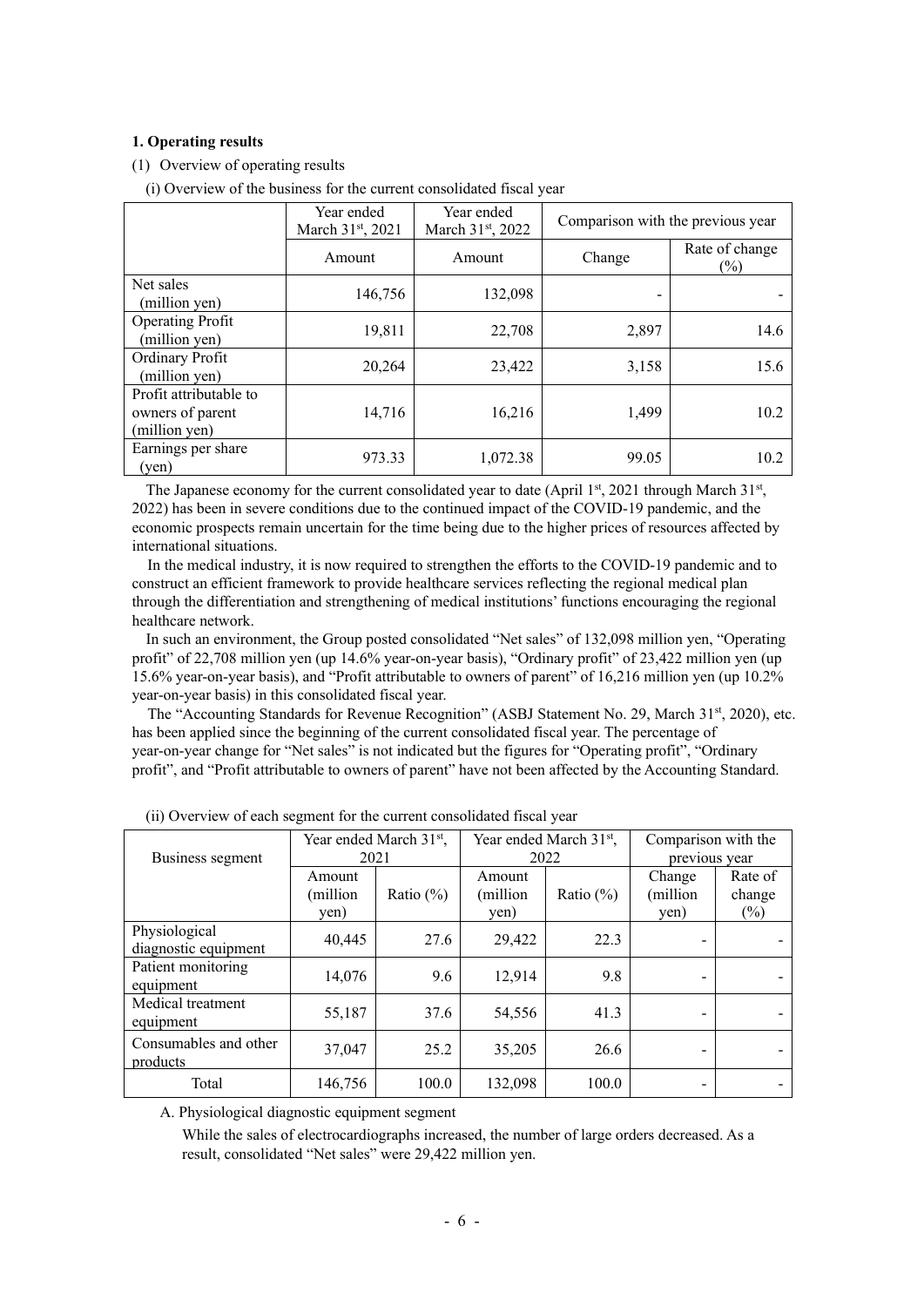#### B. Patient monitoring equipment segment

Consolidated "Net sales" of patient monitoring equipment were 12,914 million yen.

#### C. Medical treatment equipment segment

While the sales of pacemakers and the business of renting medical equipment for home treatment increased, the sales of ventilators decreased. As a result, consolidated "Net sales" were 54,556 million yen.

D. Consumables and other products segment

In this segment, we mainly handle recording paper, disposable electrodes, and consumables used for devices handled in the above segments, as well as maintenance and repair services. Consolidated "Net sales" for this segment were 35,205 million yen.

## (2) Overview of financial situation

Situation of the assets, liabilities and net assets at the consolidated fiscal year ended March 31st, 2022. "Total assets" increased 3,732 million yen from the end of the previous fiscal year to reach 195,495 million yen. The main factors are the increase of 7,466 million yen in "Cash and deposits" despite the decrease of 6,618 million yen in "Notes and accounts receivable - trade".

"Total liabilities" decreased 8,143 million yen from the end of the previous fiscal year to reach 45,638 million yen. The main factors are the decrease of 4,771 million yen in "Notes and accounts payable trade" and 2,517 million yen in "Electronically recorded obligations - operating".

"Net assets" increased 11,876 million yen from the end of the previous fiscal year to reach 149,857 million yen. The main factor is the increase of 11,643 million yen in "Retained earnings".

|                                                                             | Year ended March<br>$31st$ , 2021 | Year ended March<br>31 <sup>st</sup> , 2022 | Change  |
|-----------------------------------------------------------------------------|-----------------------------------|---------------------------------------------|---------|
| Cash flows from operating<br>activities (million yen)                       | 21,743                            | 23,111                                      | 1,368   |
| Cash flows from investing<br>activities (million yen)                       | (11,267)                          | (10, 789)                                   | 478     |
| Cash flows from financing<br>activities (million yen)                       | (3,046)                           | (4,832)                                     | (1,786) |
| Effect of exchange rate changes<br>(million yen)                            | 49                                | (23)                                        | (72)    |
| Increase (decrease) in cash and<br>cash equivalents (million yen)           | 7,478                             | 7,466                                       | (11)    |
| Cash and cash equivalents at the<br>end of the fiscal year (million<br>yen) | 53,564                            | 61,030                                      | 7,466   |

## (3) Overview of cash flows

## (ii) Consolidated cash flows

(Cash flows from operating activities)

In the consolidated fiscal year, the "Cash flows from operating activities" increased 1,368 million yen from the end of previous fiscal year to reach 23,111 million yen. Including "Profit before income taxes" of 23,724 million yen, and "Depreciation" of 9,016 million yen.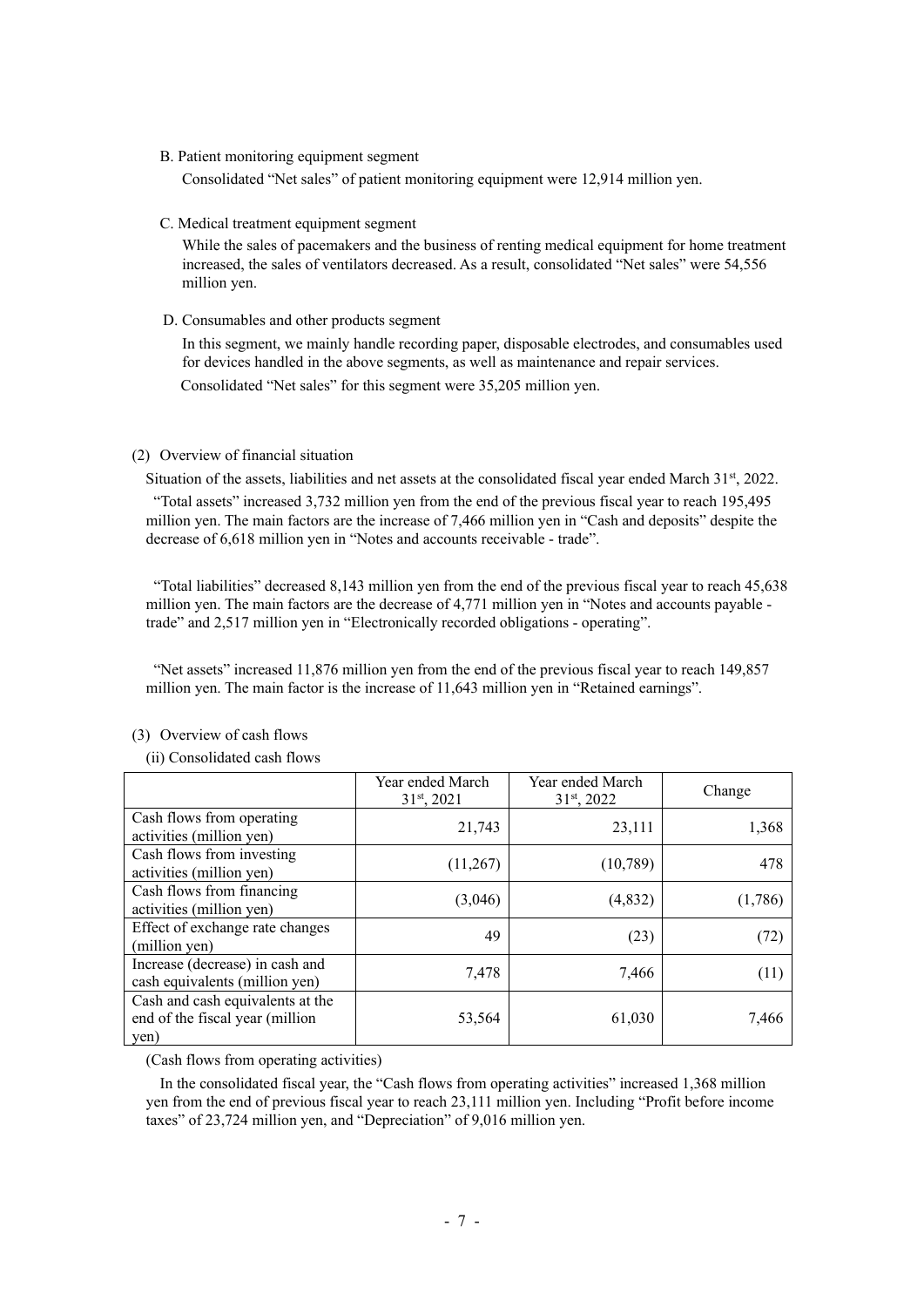#### (Cash flows from investing activities)

The "Cash flows from investing activities" increased 478 million yen from the end of previous fiscal year to reach minus 10,789 million yen. Including "Purchase of property, plant and equipment" amounted to 13,799 million yen.

### (Cash flows from financing activities)

The "Cash flows from financing activities" decreased 1,786 million yen from the end of previous fiscal year to reach minus 4,832 million yen. Including "Cash dividends paid" amounted to 4,564 million yen.

As a result, "Cash and cash equivalents at the end of the fiscal year" increased 7,466 million yen from the end of previous fiscal year to reach 61,030 million yen.

|                                                             | Year ended<br>March $31st$ ,<br>2018 | Year ended<br>March $31st$ ,<br>2019 | Year ended<br>March $31st$ ,<br>2020 | Year ended<br>March 31 <sup>st</sup> ,<br>2021 | Year ended<br>March $31st$ ,<br>2022 |
|-------------------------------------------------------------|--------------------------------------|--------------------------------------|--------------------------------------|------------------------------------------------|--------------------------------------|
| Shareholders' equity<br>ratio $(\% )$                       | 71.9                                 | 74.1                                 | 73.7                                 | 72.0                                           | 76.7                                 |
| Market value-based<br>shareholders' equity<br>ratio $(\% )$ | 75.5                                 | 71.1                                 | 75.3                                 | 66.2                                           | 60.4                                 |
| Years needed to repay<br>debts                              | 0.1                                  | 0.1                                  | 0.1                                  | 0.1                                            | 0.1                                  |
| Interest coverage ratio                                     | 408.3                                | 301.6                                | 512.5                                | 554.5                                          | 621.2                                |

(Reference) Trends in cash flow indicators

Note: Shareholders' equity ratio = Shareholders' equity / Total assets

Market value-based shareholders' equity ratio = Market capitalization /Total assets

Years needed to repay debts = Interest-bearing debts / Operating cash flows

Interest coverage ratio = Operating cash flows / Interest payments

\*Each indicator is calculated using consolidated financial data.

\*Market capitalization is calculated by multiplying shares closing prices at the end of the fiscal year by the number of outstanding shares (excluding treasury shares) at the end of the fiscal year.

\*Interest-bearing debts represent total debts recorded in the consolidated balance sheets on which interest is paid.

\*For interest payments, data on interest expenses in the consolidated cash flow statement are used.

|                                                             | Year ended<br>March 2022 | Year ending<br>March 2023 | Comparison with the previous year |                       |
|-------------------------------------------------------------|--------------------------|---------------------------|-----------------------------------|-----------------------|
|                                                             | Amount                   | Amount                    | Change                            | Rate of change<br>(%) |
| Net sales<br>(million yen)                                  | 132,098                  | 120,000                   | (12,098)                          | (9.2)                 |
| <b>Operating Profit</b><br>(million yen)                    | 22,708                   | 16,000                    | (6,708)                           | (29.5)                |
| Ordinary Profit<br>(million yen)                            | 23,422                   | 16,000                    | (7, 422)                          | (31.7)                |
| Profit attributable to<br>owners of parent<br>(million yen) | 16,216                   | 11,000                    | (5,216)                           | (32.2)                |
| Earnings per share<br>$(\text{ven})$                        | 1,072.38                 | 727.38                    | (345.00)                          | (32.2)                |

|  |  |  | (4) Forecast of results for the fiscal year ending March 31 <sup>st</sup> , 2023 |  |  |
|--|--|--|----------------------------------------------------------------------------------|--|--|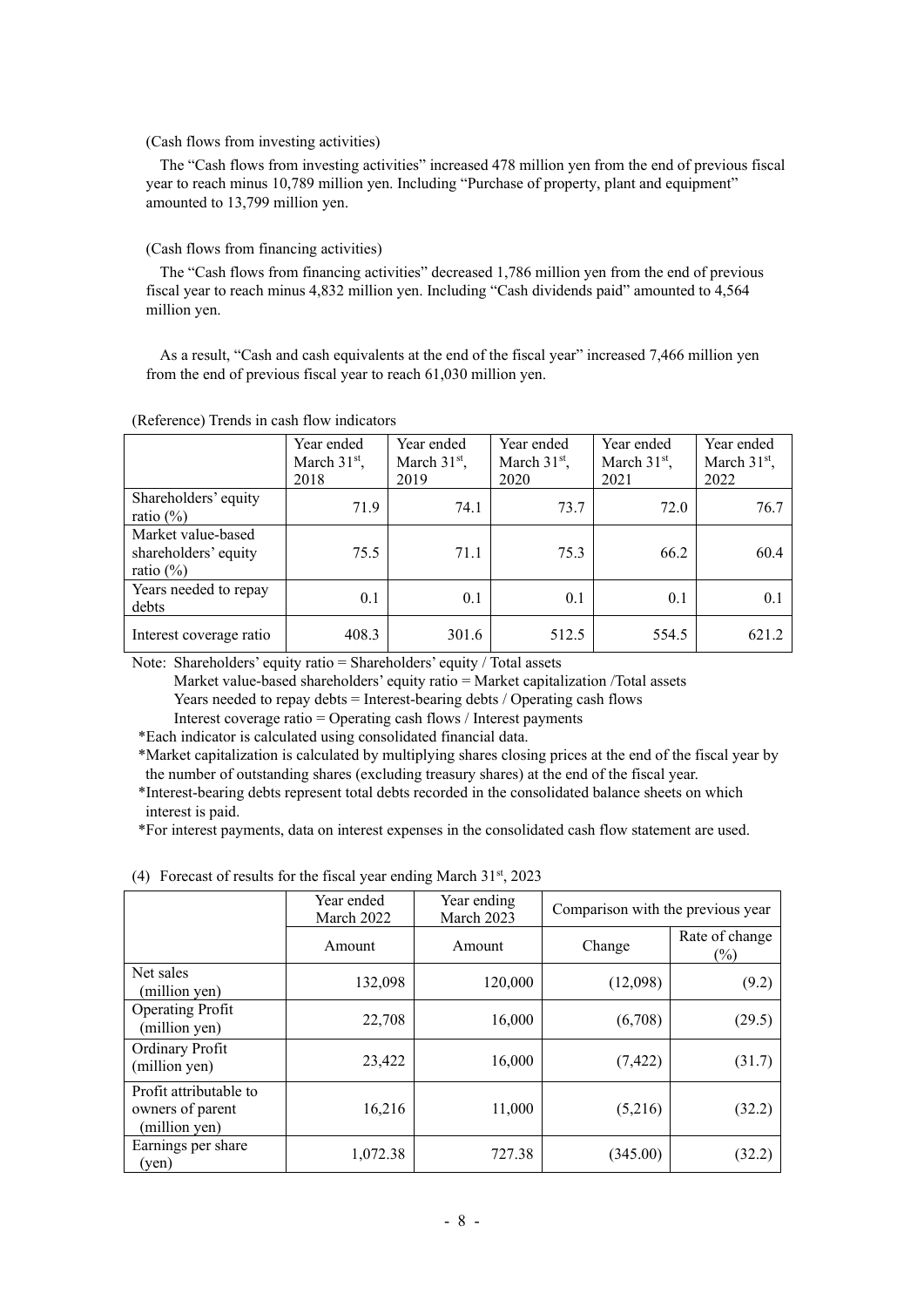The Group inspired by our corporate philosophy, remain dedicated to contribute to medical progress and healthcare in general in accordance with our social mission.

The Group expects a consolidated "Net sales" of 120,000 million yen, consolidated "Operating profit" of 16,000 million yen, consolidated "Ordinary profit" of 16,000 million yen, and consolidated "Profit attributable to owners of parent" of 11,000 million yen for the fiscal year ending March 2023.

Forecast shown in this material are just an outlook judged or assumed based on the information available at the moment, changes will be promptly disclosed when necessary.

#### (5) Business risks

(i) Effect of medical administration

The Japanese Government has been pushing forward with its policies of improving the quality of medical care and curtailing the medical costs, and the remuneration for medical services, and the official reimbursement prices for drugs and specific insurance medical materials are revised every two years. Changes in the governmental health care policies may lead to intensified competition within the market and lowered sales prices, thus adversely affecting the operating results and financial standing of the Group.

(ii) Legal regulations

The manufacture and sales of medical equipment are subject to regulations prescribed in the Pharmaceutical Affairs Law, and it takes a certain period of time for a new medical equipment to be investigated and finally approved for sale. In addition, some medical equipment requires clinical trials, thus taking a long period of time before it is launched in the market.

If the current regulations are revised, new ones are introduced, or any other unpredictable regulatory change is made in the future, it is likely that this will adversely affect the operating results and financial standing of the Group.

### (iii) High dependence on certain business partners with which continuation of transactions is unsure

The Group imports and sells ventilators, pacemakers, defibrillators and other devices and equipment. If any problem arises that will make it impossible to continue stable transactions with the exporters, the operating results and financial standing of the Group will be adversely affected. To prevent this, sufficient care has been taken not to depend too heavily on a few specific companies for the supply of those equipment.

(iv) Product quality

The Group manufactures the products under a rigorous quality control system that is strictly in conformance with the international standards including ISO. If any quality problem arises due to unforeseen failure or defect of a product, suspension of sale and recall of such product may be ordered by the authorities concerned, adversely affecting the operating results and financial standing of the Group.

(v) Risks accompanying overseas businesses

The Group not only supplies products to distributors overseas, but also has its own overseas sales, development and production bases. Hence, it is possible that unforeseen changes to laws and regulations or new ones are introduced in foreign countries, as well as terrorist acts, natural disasters, or other incidents could adversely affect the Group's business performance and financial position.

(vi) Fluctuations in foreign exchange rates and others

The Group has subsidiaries in foreign countries and is procuring and importing products and raw materials from overseas companies. In case, rapid fluctuations in foreign exchange rates could adversely affect the Group's business performance and financial position.

(vii) Impairment accounting

In case that "Impairment losses" is needed to book for the assets of the Group, it is possible that it could adversely affect the Group's business performance and financial position.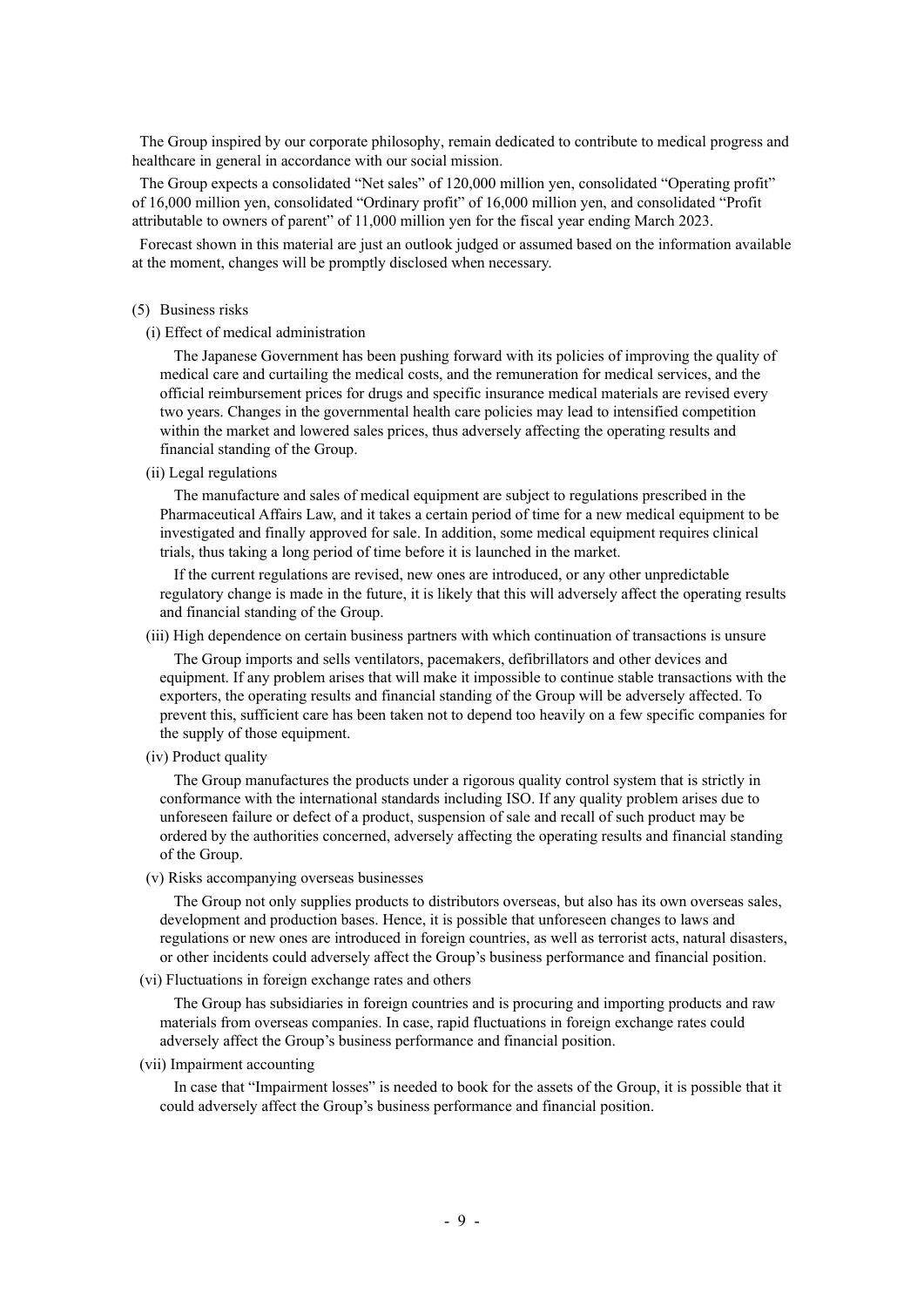(viii) Effects to the Group from tremendous disaster

The Group has domestic and oversea bases; if an earthquake, electric-power shortages or any other incidents occurs, it is possible that it could adversely affect the Group's business performance and financial position.

(ix) Effects of COVID-19 on business continuity

In order to prevent the business from a serious impact by the infection of the Groups' employee, and also considering business continuity perspective, the Group take thorough precautions. Furthermore, in case of infection at manufacturing site, certain amount of stock of finished goods has been secured to enable to supply products stably.

The Group possesses more than 64,000 million of "Cash and Deposits" as of the end of March  $31<sup>st</sup>$ , 2022. However, there are still concerns that it may affect the Group's performance if the economy and our cooperating companies are damaged by the spread of COVID-19.

### **2. Basic policy on the selection of accounting standards**

The Group decided to adopt the Japanese accounting standards for the time being, considering the finance statements' comparability of periods and with other companies. The Group will consider implementing the IFRS (International Financial Reporting Standards) in an appropriate manner in light of the movement toward its adaption both at home and abroad.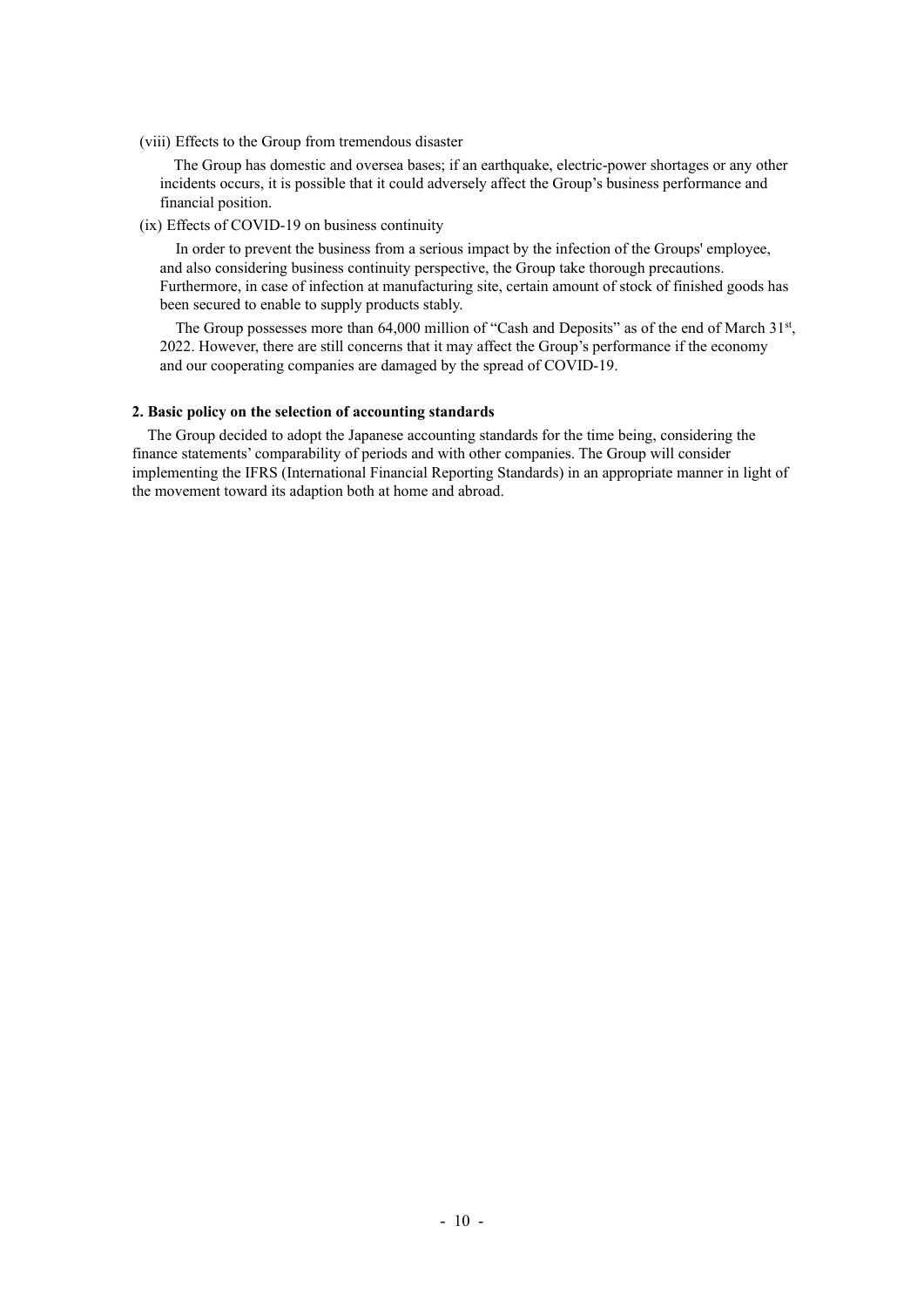# **3. Consolidated financial statements**

(1) Consolidated balance sheets

|                                       |                             | (Million yen)                  |
|---------------------------------------|-----------------------------|--------------------------------|
|                                       | Previous fiscal year        | Current fiscal year            |
|                                       | (as of March $31st$ , 2021) | (as of March $31^{st}$ , 2022) |
| Assets                                |                             |                                |
| Current assets                        |                             |                                |
| Cash and deposits                     | 56,590                      | 64,057                         |
| Notes and accounts receivable - trade | 43,161                      |                                |
| Notes receivable - trade              |                             | 3,143                          |
| Accounts receivable - trade           |                             | 33,399                         |
| Electronically recorded monetary      |                             |                                |
| claims - operating                    | 2,799                       | 2,908                          |
| Securities                            | 1,483                       | 497                            |
| Merchandise and finished goods        | 9,792                       | 9,391                          |
| Work in process                       | 123                         | 205                            |
| Raw materials and supplies            | 2,920                       | 3,940                          |
| Other                                 | 1,848                       | 2,217                          |
| Allowance for doubtful accounts       | (57)                        | (23)                           |
| Total current assets                  | 118,663                     | 119,736                        |
| Non-current assets                    |                             |                                |
| Property, plant and equipment         |                             |                                |
| Buildings and structures              | 12,821                      | 23,140                         |
| Accumulated depreciation and          |                             |                                |
| impairment loss                       | (5,969)                     | (6,330)                        |
| Buildings and structures, net         | 6,852                       | 16,810                         |
| Machinery, equipment and vehicles     | 1,659                       | 2,067                          |
| Accumulated depreciation and          |                             |                                |
| impairment                            | (1,128)                     | (1,306)                        |
| Machinery, equipment and              |                             |                                |
| vehicles, net                         | 531                         | 760                            |
| Tools, furniture and fixtures         | 40,472                      | 45,749                         |
| Accumulated depreciation and          | (25,084)                    | (29, 104)                      |
| impairment                            |                             |                                |
| Tools, furniture and fixtures, net    | 15,387                      | 16,644                         |
| Land                                  | 8,883                       | 9,061                          |
| Leased assets                         | 3,329                       | 3,295                          |
| Accumulated depreciation and          | (1,627)                     |                                |
| impairment                            |                             | (1,762)                        |
| Leased assets, net                    | 1,701                       | 1,532                          |
| Construction in progress              | 7,421                       | 454                            |
| Total property, plant and equipment   | 40,778                      | 45,264                         |
| Intangible assets                     | 1,584                       | 1,538                          |
| Investments and other assets          |                             |                                |
| Investment securities                 | 10,051                      | 9,671                          |
| Deferred tax assets                   | 3,724                       | 3,788                          |
| Insurance funds                       | 15,096                      | 13,758                         |
| Other                                 | 1,874                       | 1,745                          |
| Allowance for doubtful accounts       | (12)                        | (8)                            |
| Total investments and other assets    | 30,735                      | 28,956                         |
| Total non-current assets              | 73,099                      | 75,759                         |
| Total assets                          | 191,762                     | 195,495                        |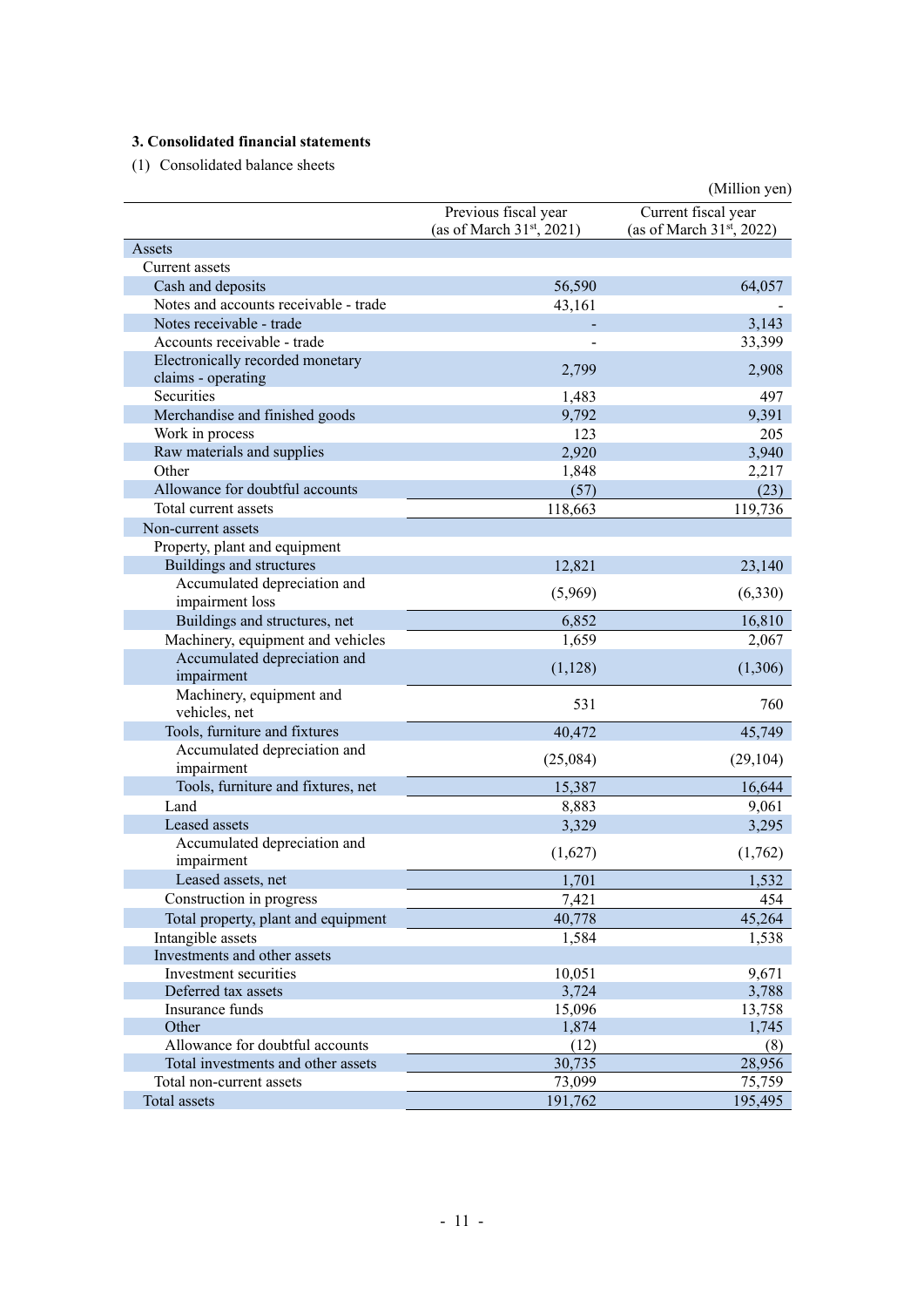|                                            |                                                     | (Million yen)                                      |
|--------------------------------------------|-----------------------------------------------------|----------------------------------------------------|
|                                            | Previous fiscal year<br>(as of March $31st$ , 2021) | Current fiscal year<br>(as of March $31st$ , 2022) |
| Liabilities                                |                                                     |                                                    |
| <b>Current</b> liabilities                 |                                                     |                                                    |
| Notes and accounts payable - trade         | 20,273                                              | 15,501                                             |
| Electronically recorded obligations -      | 9,166                                               | 6,648                                              |
| operating                                  |                                                     |                                                    |
| Short-term borrowings                      | 1,750                                               | 1,750                                              |
| Lease liabilities                          | 267                                                 | 267                                                |
| Income taxes payable                       | 4,887                                               | 3,451                                              |
| Provision for product warranties           | 70                                                  | 117                                                |
| Provision for bonuses                      | 3,193                                               | 3,439                                              |
| Provision for bonuses for directors        | 436                                                 | 579                                                |
| (and other officers)                       |                                                     |                                                    |
| Other                                      | 7,053                                               | 7,072                                              |
| Total current liabilities                  | 47,098                                              | 38,829                                             |
| Non-current liabilities                    |                                                     |                                                    |
| Lease liabilities                          | 2,004                                               | 1,805                                              |
| Provision for retirement benefits for      | 267                                                 | 292                                                |
| directors (and other officers)             |                                                     |                                                    |
| Provision for share awards for             | 134                                                 | 157                                                |
| directors (and other officers)             |                                                     |                                                    |
| Provision for Employee Stock               | 271                                                 | 303                                                |
| Ownership Plan Trust                       |                                                     |                                                    |
| Retirement benefit liability               | 2,921                                               | 3,137                                              |
| Other                                      | 1,084                                               | 1,113                                              |
| Total non-current liabilities              | 6,683                                               | 6,809                                              |
| <b>Total liabilities</b>                   | 53,781                                              | 45,638                                             |
| Net assets                                 |                                                     |                                                    |
| Shareholders' equity                       |                                                     |                                                    |
| Share capital                              | 4,621                                               | 4,621                                              |
| Capital surplus                            | 21,841                                              | 21,841                                             |
| Retained earnings                          | 130,491                                             | 142,135                                            |
| Treasury shares                            | (20, 378)                                           | (20, 362)                                          |
| Total shareholders' equity                 | 136,575                                             | 148,236                                            |
| Accumulated other comprehensive            |                                                     |                                                    |
| income                                     |                                                     |                                                    |
| Valuation difference on                    | 1,805                                               | 1,836                                              |
| available-for-sale securities              |                                                     |                                                    |
| Foreign currency translation<br>adjustment | (274)                                               | (11)                                               |
| Remeasurements of defined benefit<br>plans | (125)                                               | (204)                                              |
| Total accumulated other                    | 1,405                                               | 1,621                                              |
| comprehensive income                       |                                                     |                                                    |
| Total net assets                           | 137,981                                             | 149,857                                            |
| Total liabilities and net assets           | 191,762                                             | 195,495                                            |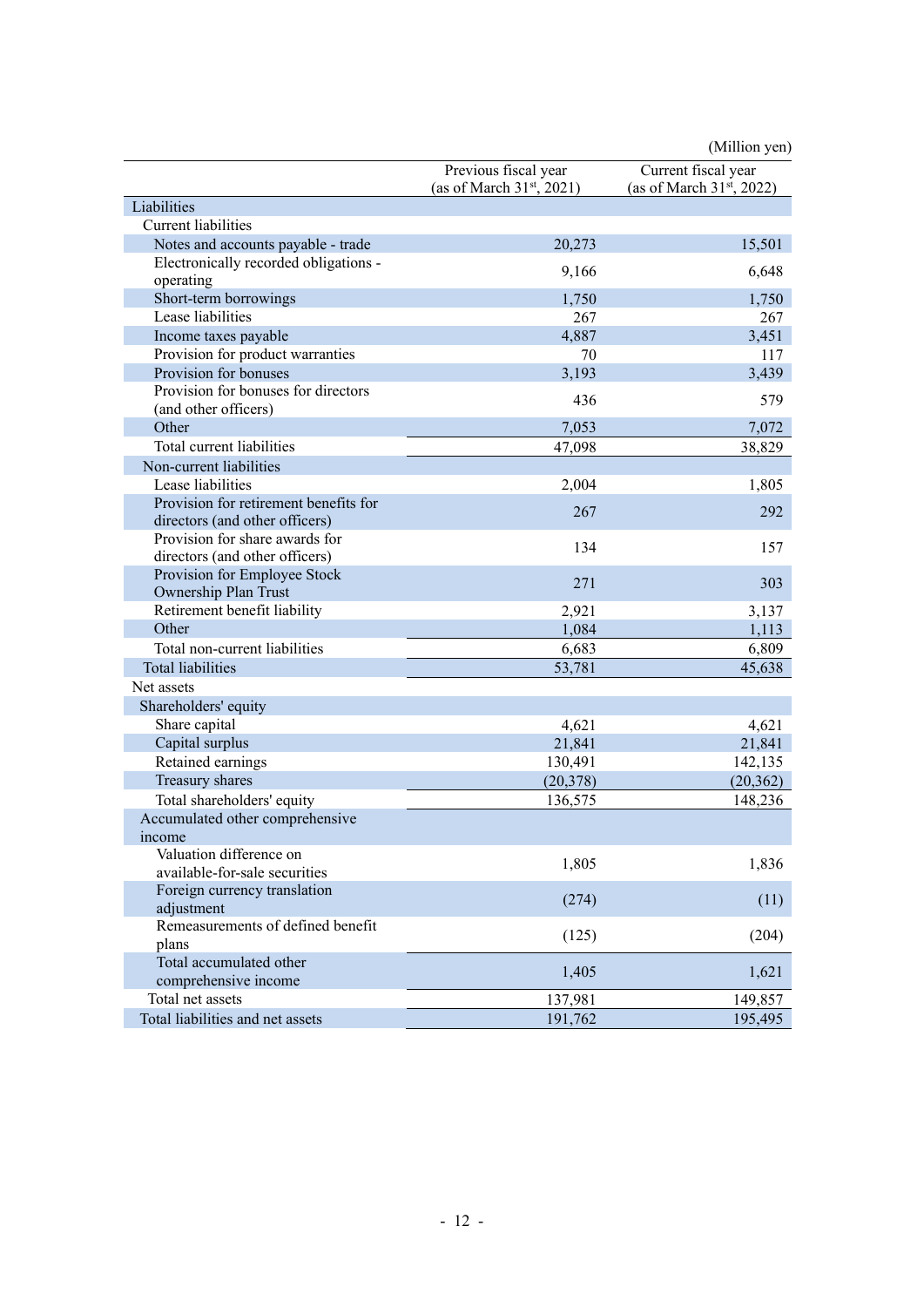(2) Consolidated income statements and consolidated comprehensive income statements

Consolidated income statements

|                                                                   |                                   | (Million yen)                     |
|-------------------------------------------------------------------|-----------------------------------|-----------------------------------|
|                                                                   | Previous fiscal year              | Current fiscal year               |
|                                                                   | (from April 1st, 2020             | (from April 1st, 2021             |
|                                                                   | to March 31 <sup>st</sup> , 2021) | to March 31 <sup>st</sup> , 2022) |
| Net sales                                                         | 146,756                           | 132,098                           |
| Cost of sales                                                     | 84,661                            | 64,518                            |
| Gross profit                                                      | 62,094                            | 67,579                            |
| Selling, general and administrative                               | 42,283                            | 44,870                            |
| expenses                                                          |                                   |                                   |
| Operating profit                                                  | 19,811                            | 22,708                            |
| Non-operating income                                              |                                   |                                   |
| Interest income                                                   | 65                                | 64                                |
| Dividend income                                                   | 129                               | 134                               |
| Foreign exchange gains                                            | 91                                | 258                               |
| Commission for insurance office work                              | 29                                | 35                                |
| Gain on investments in investment                                 | 32                                | 78                                |
| partnerships                                                      |                                   |                                   |
| Other                                                             | 194                               | 207                               |
| Total non-operating income                                        | 542                               | 777                               |
| Non-operating expenses                                            |                                   |                                   |
| Interest expenses                                                 | 39                                | 37                                |
| Loss on investments in investment                                 |                                   | 14                                |
| partnerships                                                      |                                   |                                   |
| Loss on cancellation of leases                                    | 6                                 | 5                                 |
| Early termination fee<br>Other                                    | 30                                |                                   |
|                                                                   | 13                                | 6                                 |
| Total non-operating expenses                                      | 89                                | 63                                |
| Ordinary profit                                                   | 20,264                            | 23,422                            |
| Extraordinary income                                              |                                   |                                   |
| Gain on sale of non-current assets                                | 71                                | $\overline{4}$                    |
| Gain on sale of investment securities                             | 762                               | 60                                |
| Surrender value of insurance policies                             | 417                               | 404                               |
| Total extraordinary income                                        | 1,250                             | 469                               |
| <b>Extraordinary losses</b><br>Loss on sale of non-current assets |                                   |                                   |
|                                                                   | 26                                | 0                                 |
| <b>Impairment</b> losses<br>Loss on valuation of investment       | 40                                | 127                               |
| securities                                                        | 411                               |                                   |
| Office relocation expenses                                        | 6                                 | 33                                |
| Loss on abandonment of non-current                                |                                   |                                   |
| assets                                                            |                                   | 4                                 |
| Other                                                             |                                   | $\overline{2}$                    |
| Total extraordinary losses                                        | 485                               | 167                               |
| Profit before income taxes                                        | 21,030                            | 23,724                            |
| Income taxes – current                                            | 7,196                             | 7,551                             |
| Income taxes - deferred                                           | (883)                             | (43)                              |
| Total income taxes                                                | 6,313                             | 7,508                             |
| Profit                                                            | 14,716                            | 16,216                            |
| Profit attributable to owners of parent                           | 14,716                            | 16,216                            |
|                                                                   |                                   |                                   |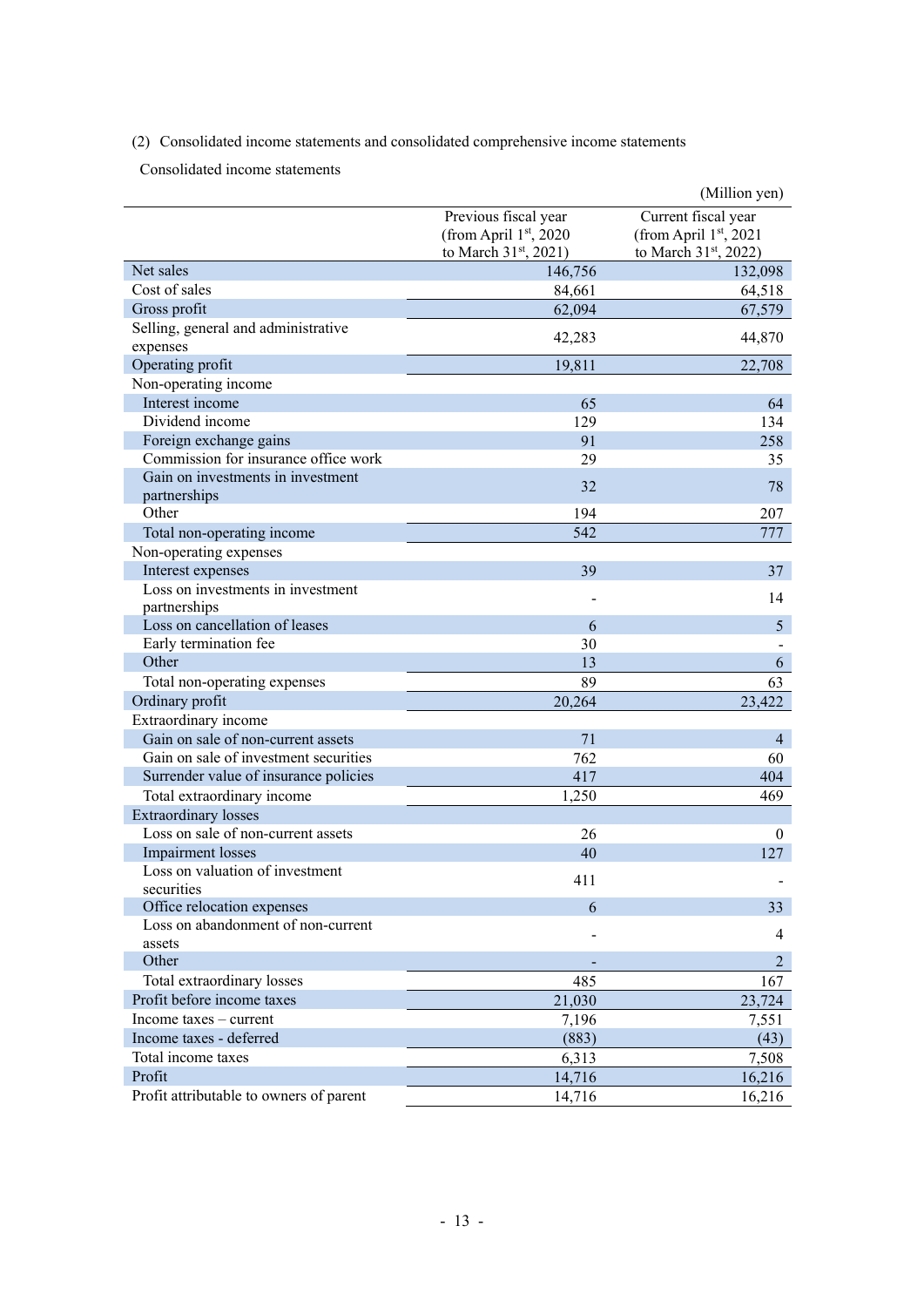Consolidated comprehensive income statements

|                                                          |                       | (Million yen)                     |
|----------------------------------------------------------|-----------------------|-----------------------------------|
|                                                          | Previous fiscal year  | Current fiscal year               |
|                                                          | (from April 1st, 2020 | (from April 1st, 2021             |
|                                                          | to March 31st, 2021)  | to March 31 <sup>st</sup> , 2022) |
| Profit                                                   | 14,716                | 16,216                            |
| Other comprehensive income                               |                       |                                   |
| Valuation difference on                                  | 1,161                 | 31                                |
| available-for-sale securities                            |                       |                                   |
| Foreign currency translation adjustment                  | 78                    | 263                               |
| Remeasurements of defined benefit                        | 335                   |                                   |
| plans, net of tax                                        |                       | (78)                              |
| Total other comprehensive income                         | 1,575                 | 215                               |
| Comprehensive income                                     | 16,291                | 16,432                            |
| Comprehensive income attributable to                     |                       |                                   |
| Comprehensive income attributable to<br>owners of parent | 16.291                | 16.432                            |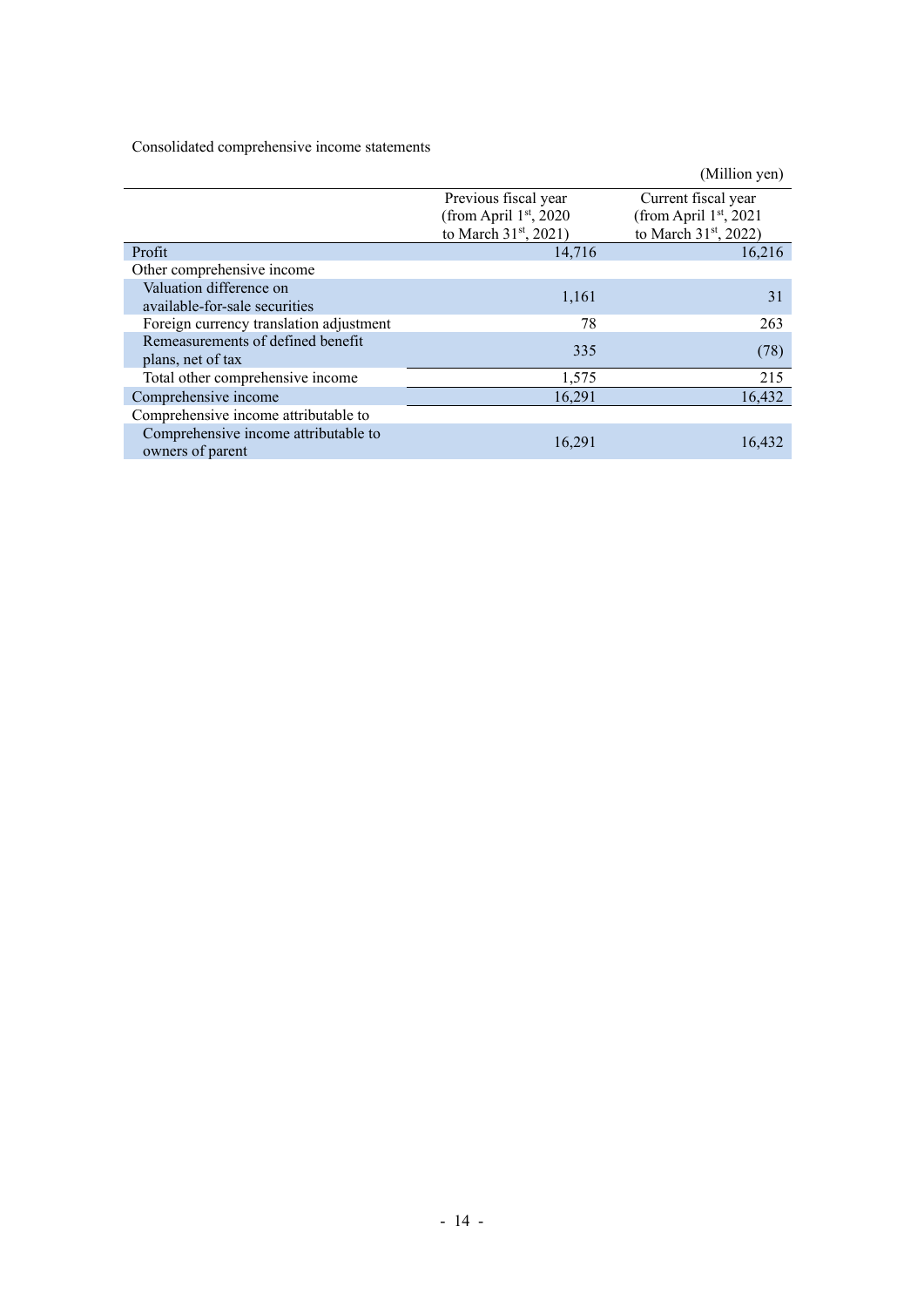## (3) Consolidated statements of changes in net assets

|                                                         | Previous fiscal year (from April 1st, 2020 to March 31st, 2021) |                      |                      |                    | (Million yen)                    |
|---------------------------------------------------------|-----------------------------------------------------------------|----------------------|----------------------|--------------------|----------------------------------|
|                                                         |                                                                 | Shareholders' equity |                      |                    |                                  |
|                                                         | Share<br>capital                                                | Capital<br>surplus   | Retained<br>earnings | Treasury<br>shares | Total<br>shareholders'<br>equity |
| Balance at beginning of period                          | 4,621                                                           | 21,817               | 118,517              | (20, 358)          | 124,597                          |
| Changes during period                                   |                                                                 |                      |                      |                    |                                  |
| Dividends of surplus                                    |                                                                 |                      | (2,741)              |                    | (2,741)                          |
| Profit attributable to owners of<br>parent              |                                                                 |                      | 14,716               |                    | 14,716                           |
| Purchase of treasury shares                             |                                                                 |                      |                      | (65)               | (65)                             |
| Disposal of treasury shares                             |                                                                 | 24                   |                      | 44                 | 68                               |
| Net changes in items other than<br>shareholders' equity |                                                                 |                      |                      |                    |                                  |
| Total changes during period                             |                                                                 | 24                   | 11,974               | (20)               | 11,978                           |
| Balance at end of period                                | 4,621                                                           | 21,841               | 130,491              | (20, 378)          | 136,575                          |

|                                                         | Accumulated other comprehensive income                          |                                                  |                                                |                                                          |                     |
|---------------------------------------------------------|-----------------------------------------------------------------|--------------------------------------------------|------------------------------------------------|----------------------------------------------------------|---------------------|
|                                                         | Valuation<br>difference on<br>available-for-<br>sale securities | Foreign<br>currency<br>translation<br>adjustment | Remeasureme<br>nts of defined<br>benefit plans | Total<br>accumulated<br>other<br>comprehensive<br>income | Total net<br>assets |
| Balance at beginning of period                          | 644                                                             | (353)                                            | (461)                                          | (169)                                                    | 124,427             |
| Changes during period                                   |                                                                 |                                                  |                                                |                                                          |                     |
| Dividends of surplus                                    |                                                                 |                                                  |                                                |                                                          | (2,741)             |
| Profit attributable to owners of<br>parent              |                                                                 |                                                  |                                                |                                                          | 14,716              |
| Purchase of treasury shares                             |                                                                 |                                                  |                                                |                                                          | (65)                |
| Disposal of treasury shares                             |                                                                 |                                                  |                                                |                                                          | 68                  |
| Net changes in items other than<br>shareholders' equity | 1,161                                                           | 78                                               | 335                                            | 1,575                                                    | 1,575               |
| Total changes during period                             | 1,161                                                           | 78                                               | 335                                            | 1,575                                                    | 13,553              |
| Balance at end of period                                | 1,805                                                           | (274)                                            | (125)                                          | 1,405                                                    | 137,981             |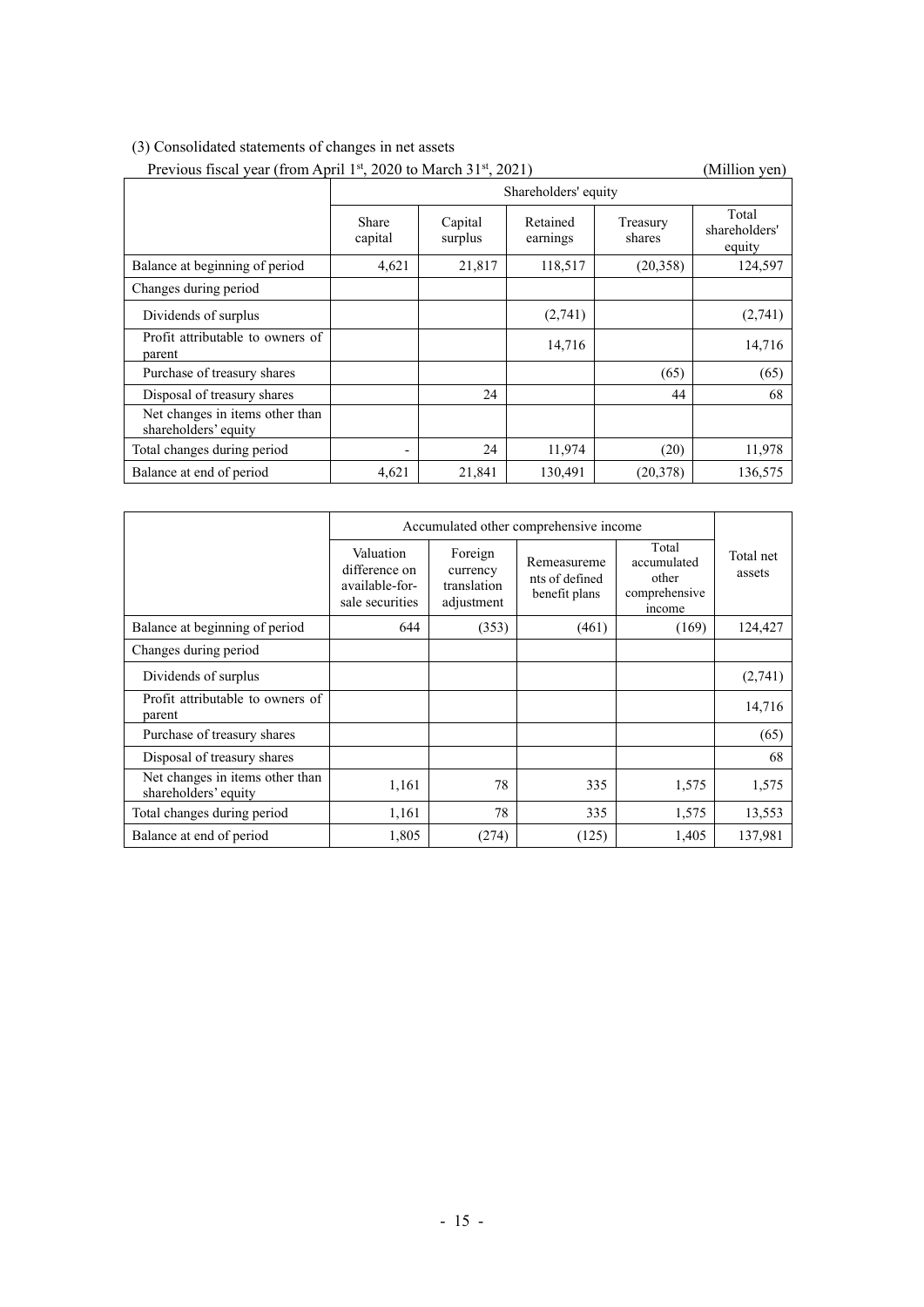|  |  |  | Current fiscal year (from April 1 <sup>st</sup> , 2021 to March $31st$ , 2022) |
|--|--|--|--------------------------------------------------------------------------------|
|--|--|--|--------------------------------------------------------------------------------|

(Million yen)

|                                                         | Shareholders' equity     |                          |                      |                    |                                  |
|---------------------------------------------------------|--------------------------|--------------------------|----------------------|--------------------|----------------------------------|
|                                                         | Share<br>capital         | Capital<br>surplus       | Retained<br>earnings | Treasury<br>shares | Total<br>shareholders'<br>equity |
| Balance at beginning of period                          | 4,621                    | 21,841                   | 130,491              | (20,378)           | 136,575                          |
| Changes during period                                   |                          |                          |                      |                    |                                  |
| Dividends of surplus                                    |                          |                          | (4,572)              |                    | (4,572)                          |
| Profit attributable to owners of<br>parent              |                          |                          | 16,216               |                    | 16,216                           |
| Purchase of treasury shares                             |                          |                          |                      | (1)                | (1)                              |
| Disposal of treasury shares                             |                          |                          |                      | 18                 | 18                               |
| Net changes in items other than<br>shareholders' equity |                          |                          |                      |                    |                                  |
| Total changes during period                             | $\overline{\phantom{a}}$ | $\overline{\phantom{0}}$ | 11,643               | 16                 | 11,660                           |
| Balance at end of period                                | 4,621                    | 21,841                   | 142,135              | (20, 362)          | 148,236                          |

|                                                         | Accumulated other comprehensive income                          |                                                  |                                                |                                                          |                     |
|---------------------------------------------------------|-----------------------------------------------------------------|--------------------------------------------------|------------------------------------------------|----------------------------------------------------------|---------------------|
|                                                         | Valuation<br>difference on<br>available-for-<br>sale securities | Foreign<br>currency<br>translation<br>adjustment | Remeasureme<br>nts of defined<br>benefit plans | Total<br>accumulated<br>other<br>comprehensive<br>income | Total net<br>assets |
| Balance at beginning of period                          | 1,805                                                           | (274)                                            | (125)                                          | 1,405                                                    | 137,981             |
| Changes during period                                   |                                                                 |                                                  |                                                |                                                          |                     |
| Dividends of surplus                                    |                                                                 |                                                  |                                                |                                                          | (4,572)             |
| Profit attributable to owners of<br>parent              |                                                                 |                                                  |                                                |                                                          | 16,216              |
| Purchase of treasury shares                             |                                                                 |                                                  |                                                |                                                          | (1)                 |
| Disposal of treasury shares                             |                                                                 |                                                  |                                                |                                                          | 18                  |
| Net changes in items other than<br>shareholders' equity | 31                                                              | 263                                              | (78)                                           | 215                                                      | 215                 |
| Total changes during period                             | 31                                                              | 263                                              | (78)                                           | 215                                                      | 11,876              |
| Balance at end of period                                | 1,836                                                           | (11)                                             | (204)                                          | 1,621                                                    | 149,857             |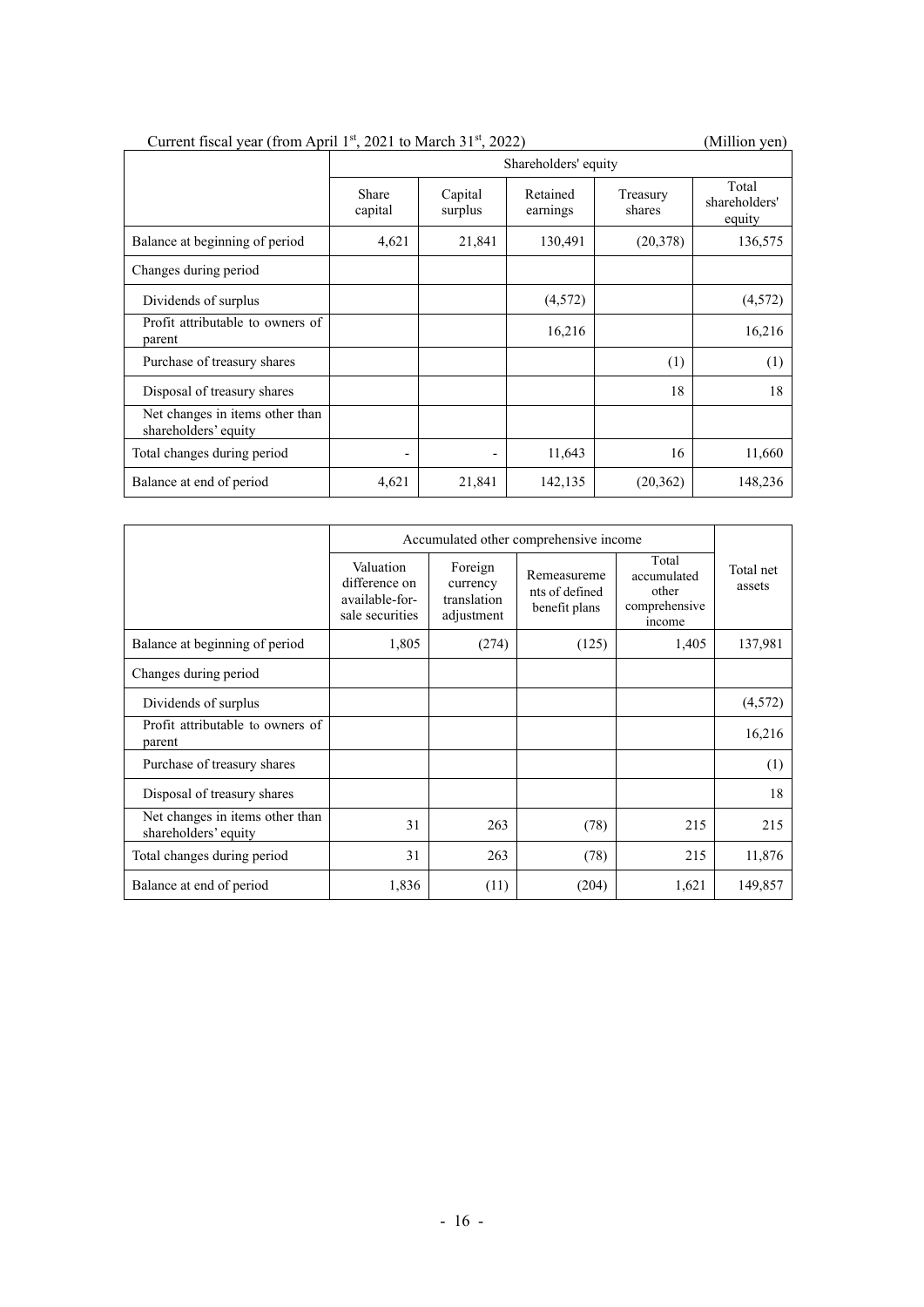# (4) Consolidated statements of cash flows

|                                                        |                                   | (Million yen)                     |
|--------------------------------------------------------|-----------------------------------|-----------------------------------|
|                                                        | Previous fiscal year              | Current fiscal year               |
|                                                        | (from April 1st, 2020)            | (from April 1st, 2021             |
|                                                        | to March 31 <sup>st</sup> , 2021) | to March 31 <sup>st</sup> , 2022) |
| Cash flows from operating activities                   |                                   |                                   |
| Profit before income taxes                             | 21,030                            | 23,724                            |
| Depreciation                                           | 8,360                             | 9,016                             |
| Impairment losses                                      | 40                                | 127                               |
| Increase (decrease) in allowance for                   |                                   |                                   |
| doubtful accounts                                      | 8                                 | (39)                              |
| Increase (decrease) in provision for                   |                                   |                                   |
| bonuses                                                | 465                               | 245                               |
| Increase (decrease) in provision for                   |                                   |                                   |
| bonuses for directors (and other officers)             | 139                               | 143                               |
| Increase (decrease) in provision for                   |                                   |                                   |
| product warranties                                     | (54)                              | 44                                |
| Increase (decrease) in retirement benefit              |                                   |                                   |
| liability                                              | (113)                             | 277                               |
| Increase (decrease) in provision for                   |                                   |                                   |
| share awards for directors (and other                  | 37                                | 22                                |
| officers)                                              |                                   |                                   |
| Increase (decrease) in provision for                   |                                   |                                   |
| retirement benefits for directors                      | 21                                | 24                                |
| (and other officers)                                   |                                   |                                   |
| Interest and dividend income                           | (194)                             | (199)                             |
| Interest expenses                                      | 39                                | 37                                |
| Loss (gain) on sale of non-current assets              | (45)                              | (4)                               |
| Loss (gain) on investments in                          | (32)                              | (63)                              |
| investment partnerships                                |                                   |                                   |
| Loss (gain) on sale of investment                      | (762)                             | (60)                              |
| securities                                             |                                   |                                   |
| Loss (gain) on valuation of investment                 | 411                               |                                   |
| securities                                             |                                   |                                   |
| Loss (gain) on cancellation of insurance               | (417)                             | (404)                             |
| policies                                               |                                   |                                   |
| Decrease (increase) in trade receivables               | (7, 864)                          | 6,571                             |
| Decrease (increase) in inventories                     | (476)                             | (599)                             |
| Increase (decrease) in trade payables                  | 4,528                             | (7,041)                           |
| Increase (decrease) in accrued                         | 839                               | (499)                             |
| consumption taxes                                      |                                   |                                   |
| Other, net                                             | 362                               | 603                               |
| Subtotal                                               | 26,324                            | 31,926                            |
| Interest and dividends received                        | 194                               | 199                               |
| Interest paid                                          | (39)                              | (37)                              |
| Income taxes paid                                      | (4,736)                           | (8,977)                           |
| Net cash provided by (used in) operating<br>activities | 21,743                            | 23,111                            |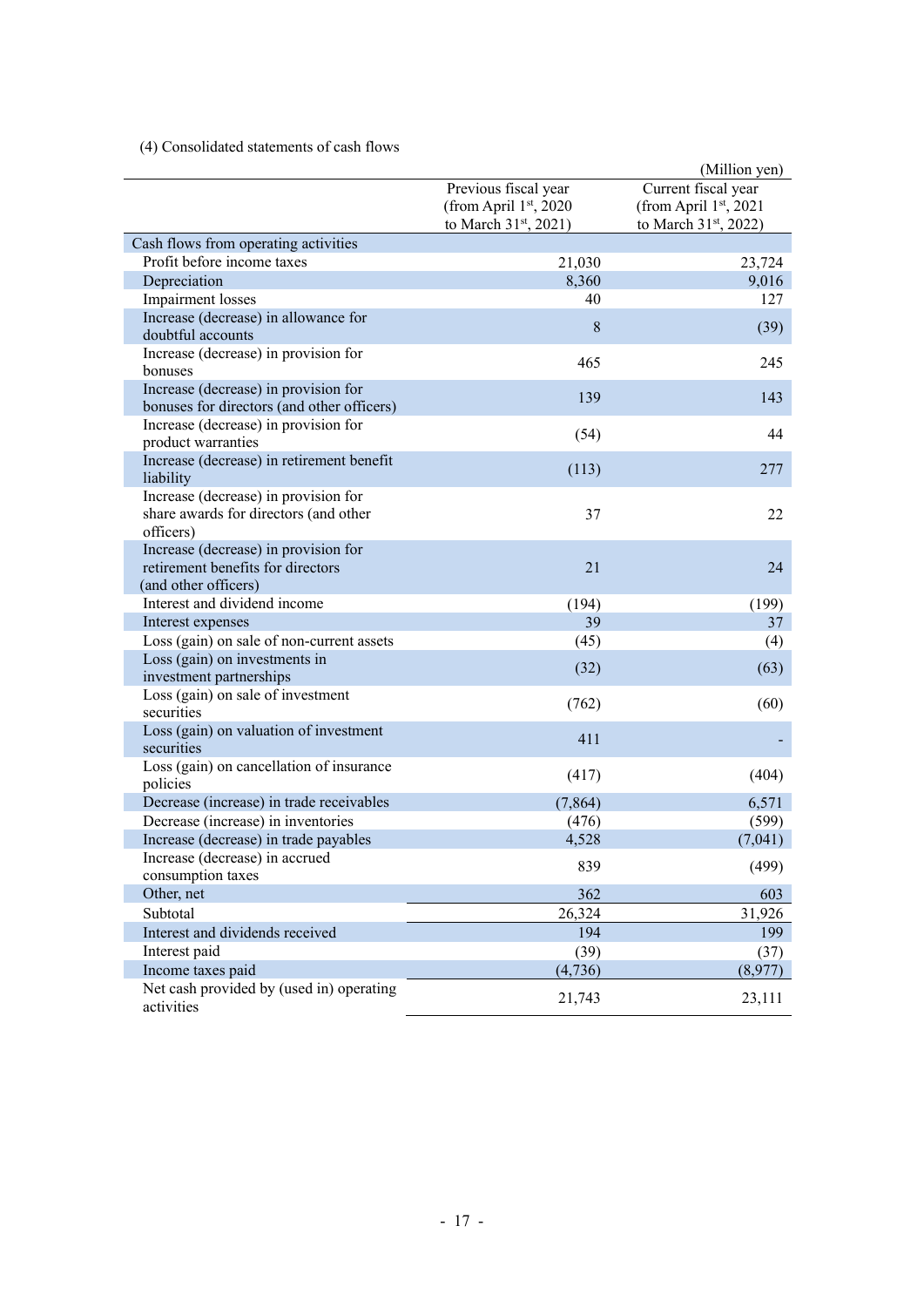|                                                                      |                                   | (Million yen)         |
|----------------------------------------------------------------------|-----------------------------------|-----------------------|
|                                                                      | Previous fiscal year              | Current fiscal year   |
|                                                                      | (from April 1st, 2020             | (from April 1st, 2021 |
|                                                                      | to March 31 <sup>st</sup> , 2021) | to March 31st, 2022)  |
| Cash flows from investing activities                                 |                                   |                       |
| Decrease (increase) in time deposits                                 | (0)                               | (0)                   |
| Short-term loan advances                                             | (118)                             |                       |
| Proceeds from collection of short-term                               | 47                                | 17                    |
| loans receivable                                                     |                                   |                       |
| Purchase<br>of<br>property,<br>plant<br>and<br>equipment             | (11, 435)                         | (13,799)              |
| Proceeds from sales of property, plant<br>and equipment              | 577                               | 6                     |
| Purchase of intangible assets                                        | (417)                             | (559)                 |
| Purchase of short-term and long-term                                 |                                   |                       |
| investment securities                                                | (615)                             | (47)                  |
| Proceeds from sale and redemption of                                 |                                   |                       |
| short-term and long-term investment<br>securities                    | 1,118                             | 1,517                 |
| Purchase of insurance funds                                          | (2,179)                           | (2,155)               |
| Proceeds from maturity of insurance                                  | 1,783                             |                       |
| funds                                                                |                                   | 3,897                 |
| distributions<br>Proceeds<br>from<br>from                            | 58                                | 171                   |
| investment partnerships                                              |                                   |                       |
| Other, net                                                           | (88)                              | 161                   |
| Net cash provided by (used in) investing                             | (11,267)                          | (10, 789)             |
| activities                                                           |                                   |                       |
| Cash flows from financing activities                                 |                                   |                       |
| Purchase of treasury shares<br>Proceeds from sale of treasury shares | (65)<br>64                        | (1)<br>18             |
| Dividends paid                                                       | (2,737)                           | (4, 564)              |
| Repayments of lease liabilities                                      | (307)                             | (284)                 |
| Net cash provided by (used in) financing                             |                                   |                       |
| activities                                                           | (3,046)                           | (4,832)               |
| Effect of exchange rate change on cash                               | 49                                | (23)                  |
| and cash equivalents                                                 |                                   |                       |
| Net increase (decrease) in cash and cash<br>equivalents              | 7,478                             | 7,466                 |
| Cash and cash equivalents at beginning of                            | 46,085                            | 53,564                |
| period                                                               |                                   |                       |
| Cash and cash equivalents at end of period                           | 53,564                            | 61,030                |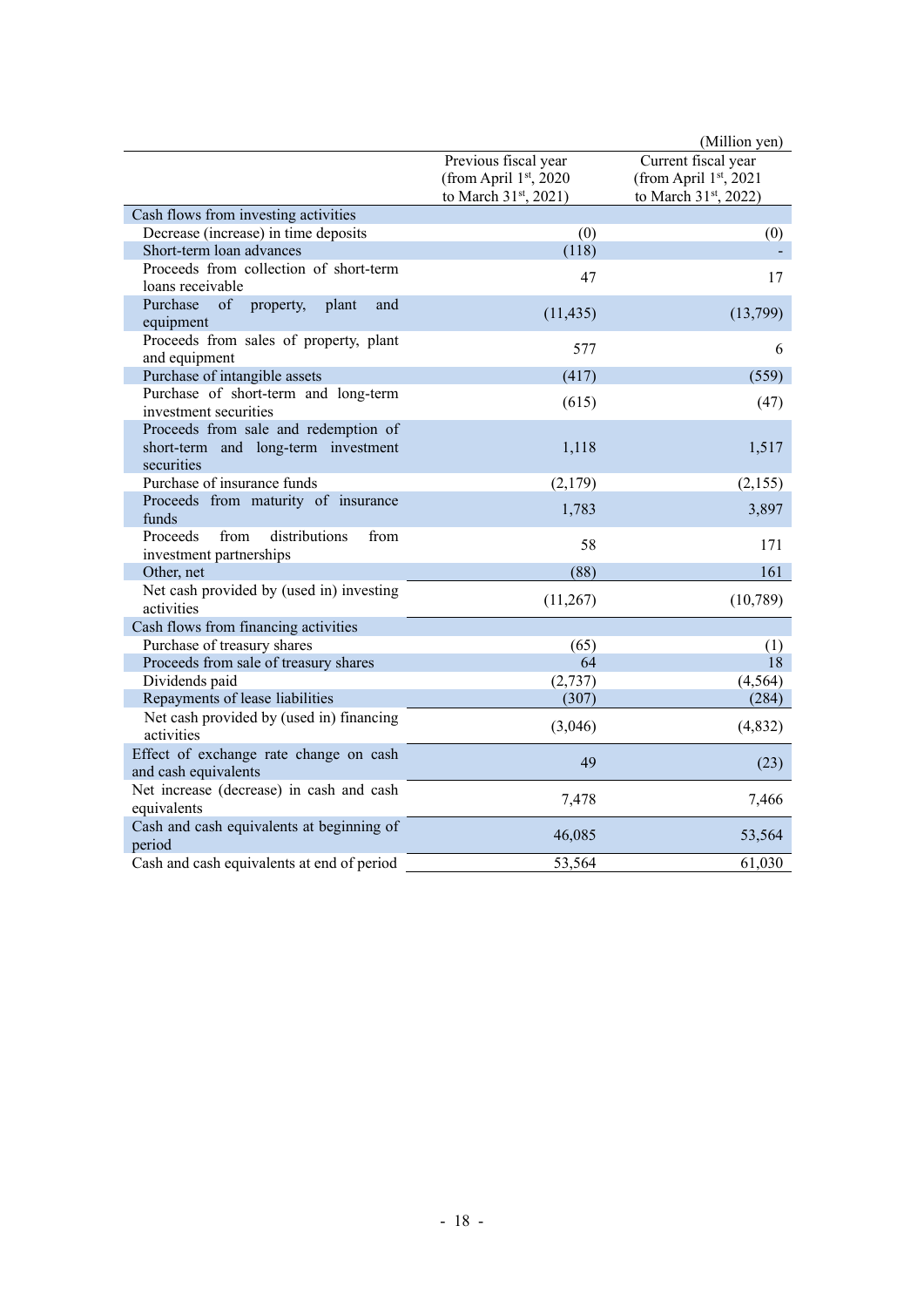(5) Notes to consolidated financial statement

(Notes regarding the premise for going concern)

Not applicable.

(Changes in Accounting Policy)

Application of the Accounting Standard for Revenue Recognition, etc.:

The "Accounting Standards for Revenue Recognition" (ASBJ Statement No. 29, March 31<sup>st</sup>, 2020. Hereinafter, "Accounting Standard for Revenue Recognition"), etc. has been applied since the beginning of the current consolidated fiscal year. In accordance with this accounting standard, the Group recognizes revenue as the amount expected to be received in exchange for the promised goods or services when the control of the goods or services is transferred to the customer.

Revenue Recognition in terms of agent transaction:

Since the beginning of the current consolidated fiscal year, the Group recognizes revenue as the net amount received from the customer after deduction of the payment for the suppliers in terms of the agent transaction.

The application of the Accounting Standard for Revenue Recognition is pursuant to the transitional treatment stipulated in the proviso of Paragraph 84 of the Accounting Standards for Revenue Recognition.

The cumulative effect when applying the new accounting policy retrospectively before the beginning of the current consolidated fiscal year is added to or subtracted from the retained earnings at the beginning of the current consolidated fiscal year before applying the new accounting policy from the beginning-of-year balance.

"Notes and accounts payable - trade", which was included in "Current assets" in the consolidated balance sheets for the previous fiscal year, has been included in "Notes receivable – trade" and "Accounts receivable – trade" from the current fiscal year. However, in accordance with the transitional treatment set forth in No.89, Paragraph 2 of the Accounting Standard for Revenue Recognition, no reclassification has been made for the previous fiscal year using a new presentation method.

As a result, "Net sales" and "Cost of sales" each decreased 9,797 million yen in the current consolidated fiscal year.

Application of Accounting Standard for Fair Value Measurement, etc.:

The "Accounting Standard for Fair Value Measurement" (ASBJ Statement No. 30, July 4<sup>th</sup>, 2019), etc. has been applied since the beginning of the current consolidated fiscal year. In accordance with the transitional treatment prescribed in Paragraph 19 of the "Accounting Standard for Fair Value Measurement" and Paragraph 44–2 of the "Accounting Standard for Financial Instruments" (ASBJ Statement No. 10, July  $4<sup>th</sup>$ , 2019), the Group has decided to apply the new accounting policies set forth by the Accounting Standard for Fair Value Measurement, etc. in the future. These changes had no impact on the Group's consolidated financial statements.

## (Changes in presentation)

As "Provision for Employee Stock Ownership Plan Trust", which had been included in "Retirement benefit liability" under "Non-current liabilities", increased financial materiality in the previous consolidated fiscal year, it is posted separately from the beginning of the current consolidated fiscal year. In order to reflect this change in reporting method, the Group has implemented the reclassification in the consolidated financial statements from the previous consolidated fiscal year.

As a result, 3,193 million yen in "Retirement benefit liability" under "Non-current liabilities" recorded in the previous consolidated fiscal year is adjusted to "Retirement benefit liability" of 2,921 million yen and "Provision for Employee Stock Ownership Plan Trust" of 271 million yen.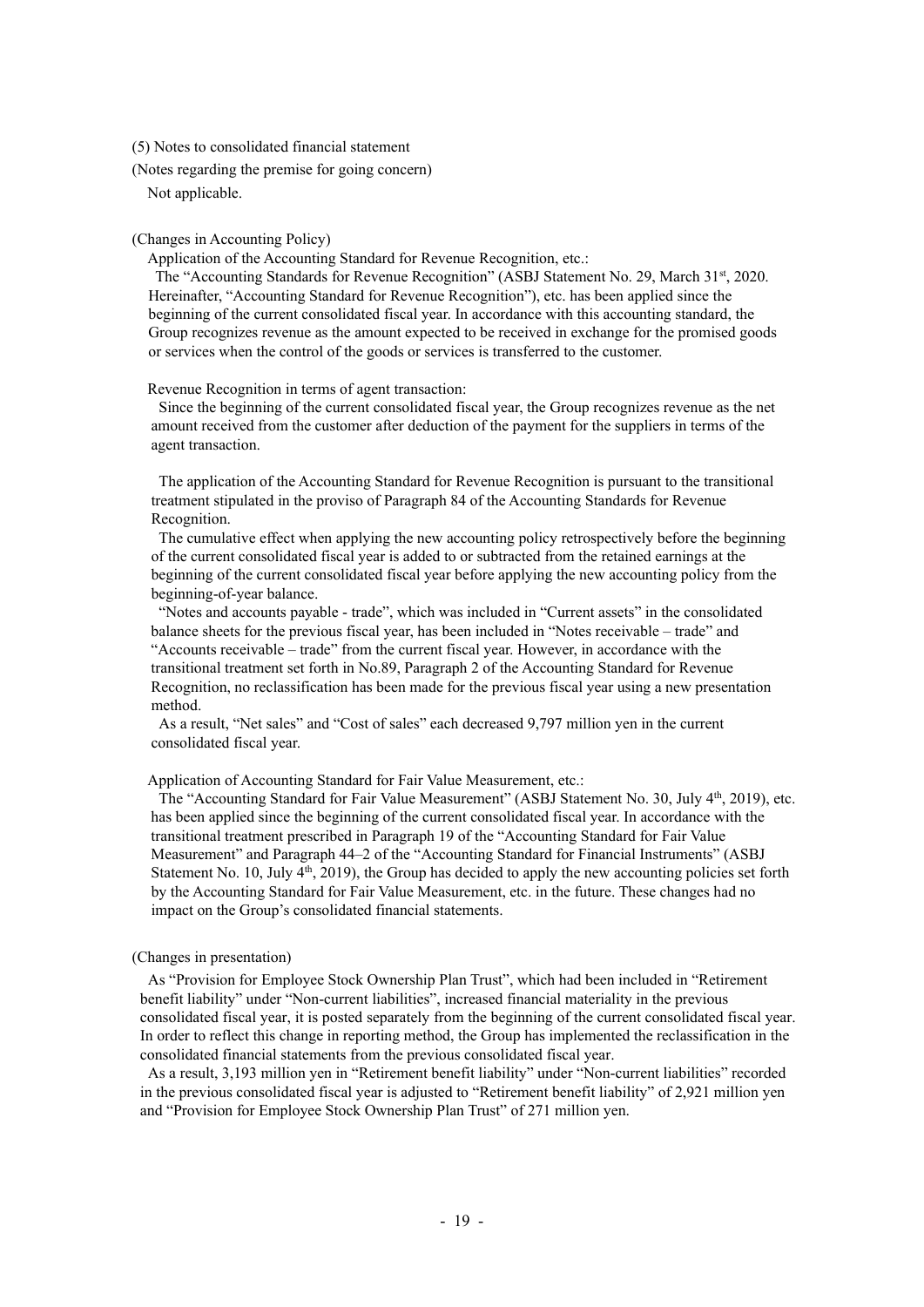#### (Segment information, etc.)

a. Segment information

#### 1. Reportable Segments

The reportable segments of the Group are the constituent units of the Group for which separate financial information can be obtained, and they are the subject of regular examinations by the Board of Directors aimed at helping the board to decide the allocation of management resources and evaluate the performance of the Group.

The Group has set up divisions for each product and service in the corporate headquarters, and each of the divisions formulates comprehensive strategies for the product or service it handles, and develops its own business activities.

The Group has 4 reportable segments based on our headquarter divisions which are "Physiological diagnostic equipment segment", "Patient monitoring equipment segment", "Medical treatment equipment segment", and "Consumables and other products segment".

In the "Physiological diagnostic equipment segment", we mainly handle electrocardiographs, ultrasound diagnostic imaging systems and blood-cell counters. In the "Patient monitoring equipment segment", we handle patient monitors. In the "Medical treatment equipment segment", mainly handle defibrillators, ventilators, pacemakers, catheters, and business of renting medical equipment for home treatment. In the "Consumables and other products segment", we mainly handle consumables used for devices handled by the above segments, as well as maintenance and repair services.

2. Methods to calculate the sales, gains (or losses), assets, liabilities and other numbers of the reportable segments

The accounting policies for the "Reportable Segments" are basically the same as the accounting policies used to produce the consolidated financial statements.

Reported segment profit is based on the amount of "Operating profit".

Application of the Accounting Standard for Revenue Recognition, etc.:

As described in "Notes to consolidated financial statement (Changes in Accounting Policy)", "Accounting Standard for Revenue Recognition, etc." has been applied since the beginning of the current consolidated fiscal year, and the Group revised the accounting method for revenue recognition as well as method for measuring profit or loss for its business segments.

As a result, for the current consolidated fiscal year, "Net sales" of "Physiological diagnostic equipment segment" decreased 4,685 million yen, "Net sales" of "Patient monitoring equipment segment" decreased 409 million yen, "Net sales" of "Medical treatment equipment segment" decreased 2,133 million yen and "Net sales" of "Consumables and other products segment" decreased 2,568 million yen, compared with the previous method.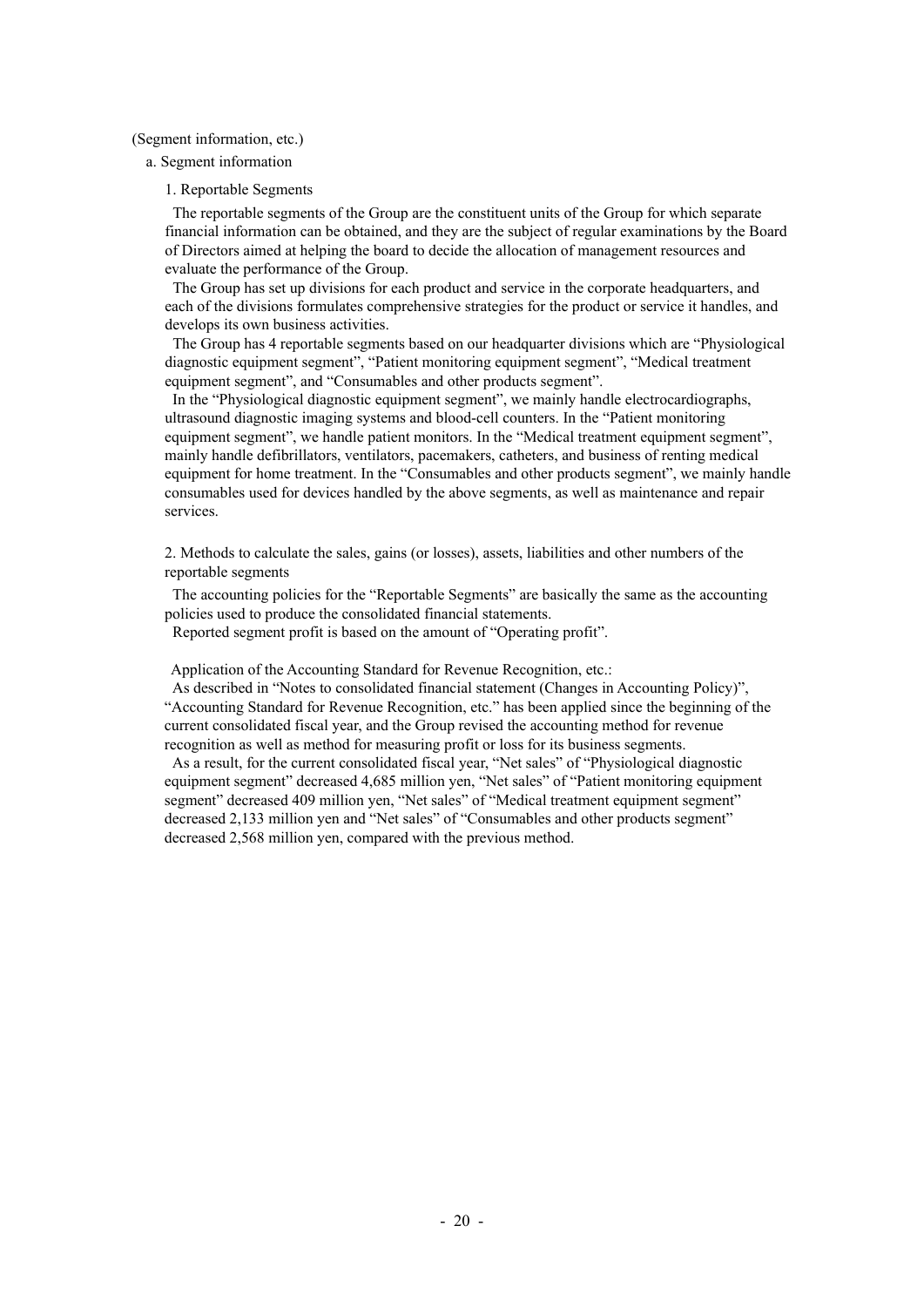3. Information regarding sales, gains (or losses), assets, liabilities and other amounts by reportable segments

| $\sqrt{2}$                                                        |                           |            |           |             |         |                          |              |
|-------------------------------------------------------------------|---------------------------|------------|-----------|-------------|---------|--------------------------|--------------|
|                                                                   | <b>Reporting Segments</b> |            |           |             |         |                          | Consolidated |
|                                                                   | Physiological             | Patient    | Medical   | Consumables | Total   | Adjustments              | financial    |
|                                                                   | diagnostic                | monitoring | treatment | and other   |         | $*1$                     | statements   |
|                                                                   | equipment                 | equipment  | equipment | products    |         |                          | $*2$         |
| Net sales                                                         |                           |            |           |             |         |                          |              |
| Sales to<br>external<br>customers                                 | 40,445                    | 14,076     | 55,187    | 37,047      | 146,756 |                          | 146,756      |
| Internal sales<br>or transfers                                    |                           |            |           |             |         |                          |              |
| Total                                                             | 40,445                    | 14,076     | 55,187    | 37,047      | 146,756 | $\overline{\phantom{0}}$ | 146,756      |
| Segment Profit                                                    | 3,301                     | 1,780      | 10,220    | 4,508       | 19,811  |                          | 19,811       |
| Segment<br>assets                                                 | 25,212                    | 9,518      | 45,800    | 22,516      | 103,047 | 88,715                   | 191,762      |
| Other items                                                       |                           |            |           |             |         |                          |              |
| Depreciation                                                      | 542                       | 188        | 7,133     | 495         | 8,360   |                          | 8,360        |
| Increase in<br>Property, plant<br>and equipment<br>and intangible | 1,739                     | 604        | 9,333     | 1,587       | 13,266  |                          | 13,266       |
| assets                                                            |                           |            |           |             |         |                          |              |

# (i) Previous fiscal year (from April  $1<sup>st</sup>$ , 2020 to March 31<sup>st</sup>, 2021) (Million yen)

\*1. Adjustment of segment assets of 88,715 million yen include extra investment funds (cash etc.), long-term

investments ("Investment securities") etc. which are not allocated to each reportable segment.

\*2. Segment profit equals to "Operating profit" of consolidated financial statements.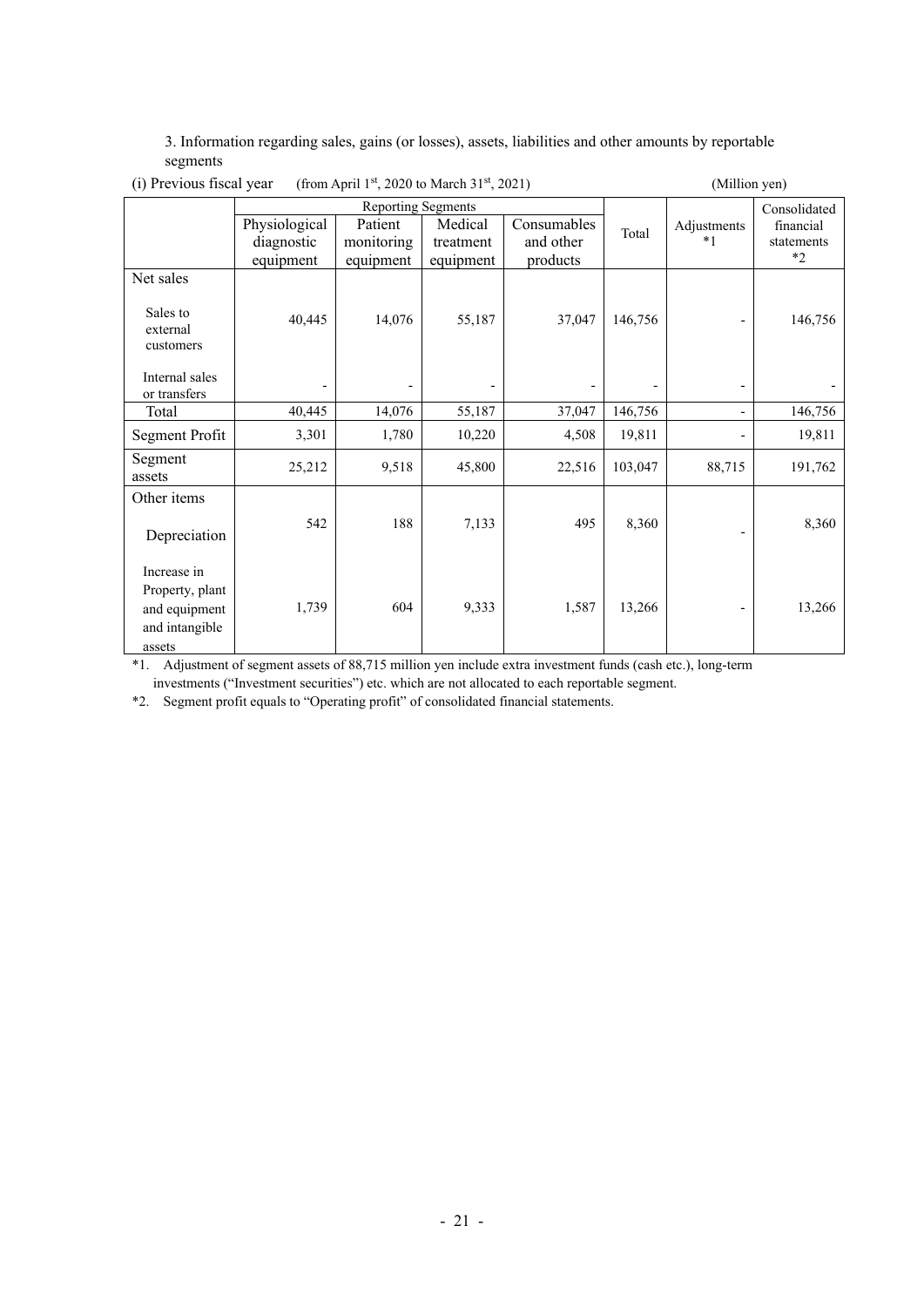| (ii) Current fiscal year<br>(from April 1st, 2021 to March 31st, 2022)      |                         |                                      |                        |                       |         | (Million yen)            |                           |
|-----------------------------------------------------------------------------|-------------------------|--------------------------------------|------------------------|-----------------------|---------|--------------------------|---------------------------|
|                                                                             | Physiological           | <b>Reporting Segments</b><br>Patient | Medical                | Consumables           | Total   | Adjustments              | Consolidated<br>financial |
|                                                                             | diagnostic<br>equipment | monitoring<br>equipment              | treatment<br>equipment | and other<br>products |         | $*1$                     | statements<br>$*2$        |
| Net sales                                                                   |                         |                                      |                        |                       |         |                          |                           |
| Domestic<br>Sales                                                           | 28,595                  | 10,604                               | 54,510                 | 33,624                | 127,335 |                          | 127,335                   |
| Overseas<br><b>Sales</b>                                                    | 826                     | 2,310                                | 45                     | 1,580                 | 4,763   |                          | 4,763                     |
| Revenue from<br>Contracts with<br>Customers                                 | 29,422                  | 12,914                               | 54,556                 | 35,205                | 132,098 |                          | 132,098                   |
| Sales to<br>external<br>customers                                           | 29,422                  | 12,914                               | 54,556                 | 35,205                | 132,098 |                          | 132,098                   |
| Internal sales<br>or transfers                                              |                         |                                      |                        |                       |         | $\overline{\phantom{a}}$ |                           |
| Total                                                                       | 29,422                  | 12,914                               | 54,556                 | 35,205                | 132,098 | $\overline{\phantom{a}}$ | 132,098                   |
| Segment Profit                                                              | 4,129                   | 1,989                                | 11,477                 | 5,112                 | 22,708  | $\overline{\phantom{a}}$ | 22,708                    |
| Segment<br>assets                                                           | 19,850                  | 9,942                                | 48,122                 | 24,094                | 102,009 | 93,485                   | 195,495                   |
| Other items                                                                 |                         |                                      |                        |                       |         |                          |                           |
| Depreciation                                                                | 614                     | 213                                  | 7,627                  | 560                   | 9,016   |                          | 9,016                     |
| Increase in<br>Property, plant<br>and equipment<br>and intangible<br>assets | 1,493                   | 655                                  | 10,363                 | 1,787                 | 14,299  |                          | 14,299                    |

\*1. Adjustment of segment assets of 93,485 million yen include extra investment funds (cash etc.), long-term investments ("Investment securities") etc. which are not allocated to each reportable segment.

\*2. Segment profit equals to "Operating profit" of consolidated financial statements.

## b. Related Information

(i) Previous fiscal year (from April 1st, 2020 to March 31st, 2021)

1. Information about each products and services

Information about each products and services is omitted, as categories of products and services are identical to segment information.

2. Information by geographical area

(1) Sales

Information about "Sales" is omitted because our domestic "Sales" accounted for more than 90% of consolidated "Sales".

(2) Property, plant and equipment

Information about "Property, plant and equipment" is omitted because domestic "Property, plant and equipment" accounted for more than 90 % of "Property, plant and equipment" of consolidated "Property, plant and equipment ".

3. Information by each major customer

Information about each major customer is omitted because "Sales" for each major customer accounted for less than 10 % of consolidated "Sales".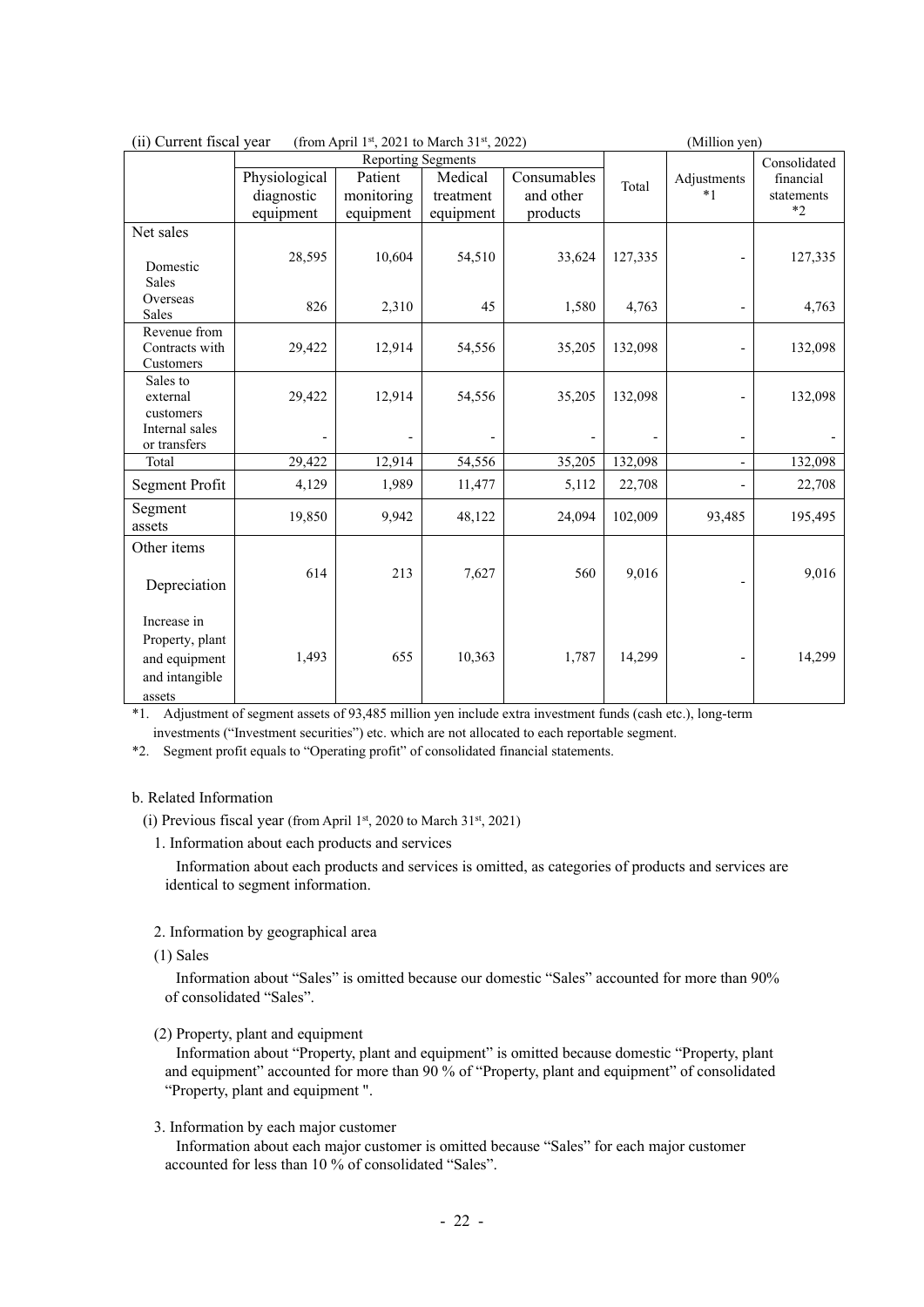- (ii) Current fiscal year (from April 1st, 2021 to March  $31<sup>st</sup>$ , 2022)
	- 1. Information about each products and services

Information about each products and services is omitted, as categories of products and services are identical to segment information.

- 2. Information by geographical area
- (1) Sales

Information about "Sales" is omitted because our domestic "Sales" accounted for more than 90% of consolidated "Sales".

(2) Property, plant and equipment

Information about "Property, plant and equipment" is omitted because domestic "Property, plant and equipment" accounted for more than 90 % of "Property, plant and equipment" of consolidated "Property, plant and equipment".

3. Information by each major customer

Information about each major customer is omitted because "Sales" for each major customer accounted for less than 10 % of consolidated "Sales".

c. Information about impairment loss for noncurrent assets by reportable segments

|  |  |  |  | (i) Previous fiscal year (from April 1st, 2020 to March 31st, 2021) |  |  |  |  |  |
|--|--|--|--|---------------------------------------------------------------------|--|--|--|--|--|
|--|--|--|--|---------------------------------------------------------------------|--|--|--|--|--|

(Million yen)

|                    | Physiological<br>diagnostic<br>equipment | Patient<br>monitoring<br>equipment | Medical<br>treatment<br>equipment | Consumables<br>and other<br>products | Elimination<br>Corporate | Total |
|--------------------|------------------------------------------|------------------------------------|-----------------------------------|--------------------------------------|--------------------------|-------|
| Impairment<br>loss |                                          |                                    |                                   | 10                                   |                          | 40    |

(ii) Current fiscal year (from April 1st, 2021 to March 31st, 2022) (Million yen)

|                    | Physiological<br>diagnostic<br>equipment | Patient<br>monitoring<br>equipment | Medical<br>treatment<br>equipment | Consumables<br>and other<br>products | Elimination<br>Corporate | Total |
|--------------------|------------------------------------------|------------------------------------|-----------------------------------|--------------------------------------|--------------------------|-------|
| Impairment<br>loss | 82                                       |                                    |                                   | 25                                   |                          | 127   |

d. Information about amortization and depreciation expense on goodwill of each reportable segment

(i) Previous fiscal year (from April 1st, 2020 to March  $31<sup>st</sup>$ , 2021)

Not applicable

(ii) Current fiscal year (from April 1st, 2021 to March 31st, 2022) Not applicable

e. Information about gain on negative goodwill of each reportable segment

(i) Previous fiscal year (from April 1st, 2020 to March  $31<sup>st</sup>$ , 2021) Not applicable

(ii) Current fiscal year (from April 1st, 2021 to March  $31<sup>st</sup>$ , 2022) Not applicable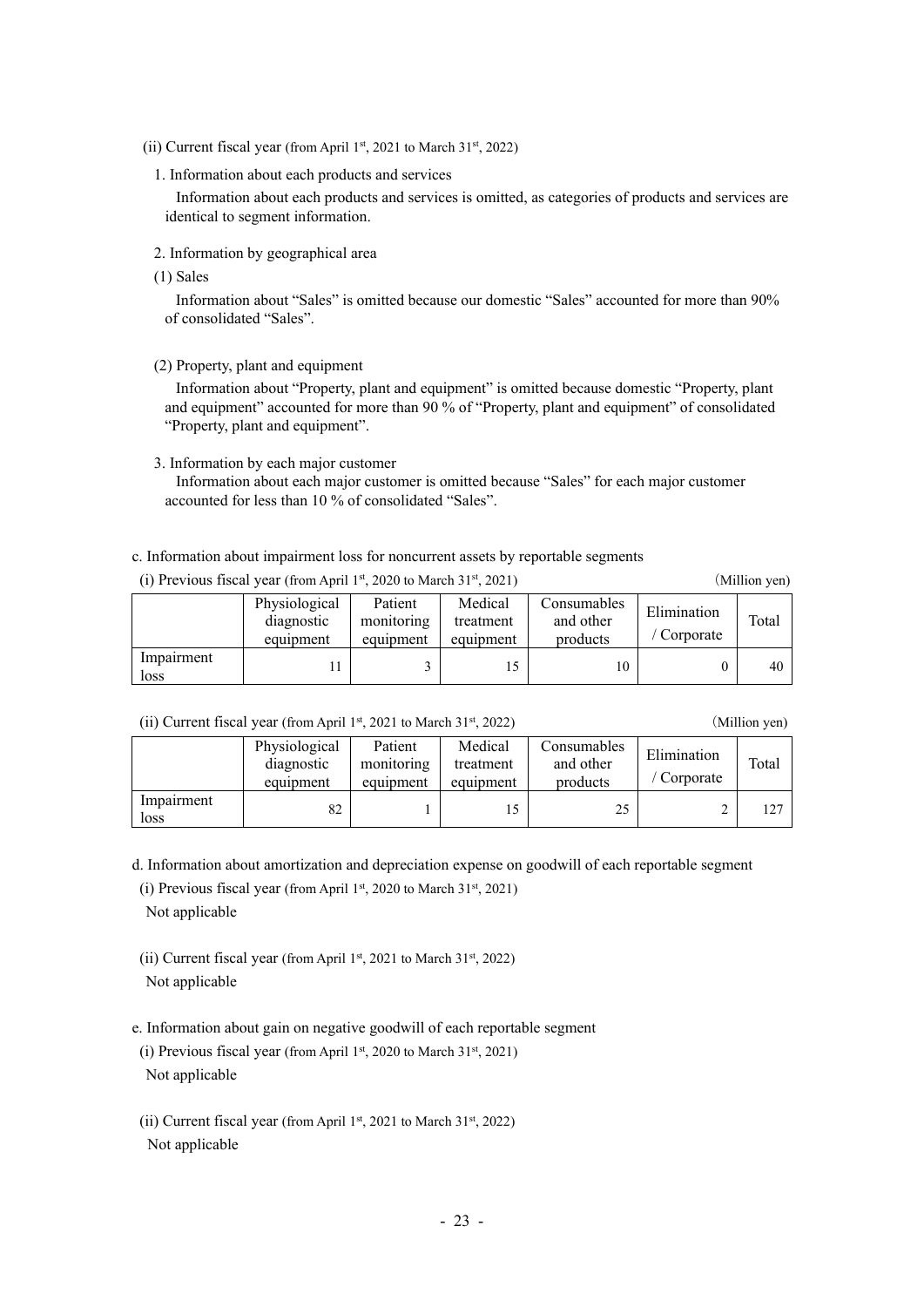### (Per share information)

|                                     | Previous fiscal year<br>(from April $1st$ , 2020<br>to March $31^{st}$ , 2021) | Current fiscal year<br>(from April $1st$ , 2021<br>to March $31^{st}$ , 2022) |  |
|-------------------------------------|--------------------------------------------------------------------------------|-------------------------------------------------------------------------------|--|
| Net assets per share                | 9,125.88yen                                                                    | 9,909.40 yen                                                                  |  |
| Earnings per share                  | 973.33yen                                                                      | 1,072.38yen                                                                   |  |
| Fully diluted earnings per<br>share | Not stated, as there is no potential<br>dilution.                              | Not stated, as there is no potential<br>dilution.                             |  |

Note: (i) The shares of Custody Bank of Japan, Ltd. owns are included in the number of our "Treasury share" (121 thousand shares at the start of the fiscal year and 117 thousand shares at the end of the fiscal year), which is excluded from the "Number of shares at the end of the current fiscal year", which is used to calculate the "Net assets per share".

It is also included in the number of our "Treasury share" (115 thousand shares at the start of the fiscal year and 119 thousand shares at the end of the fiscal year), which is excluded from the calculation of "Average number of shares during the period", which is used to calculate the "Earnings per share".

| Item                             | Previous fiscal year<br>(from April $1st$ , 2020) | Current fiscal year<br>(from April $1st$ , 2021 |  |
|----------------------------------|---------------------------------------------------|-------------------------------------------------|--|
|                                  | to March $31^{st}$ , 2021)                        | to March $31st$ , 2022)                         |  |
|                                  |                                                   |                                                 |  |
| Profit attributable to owners of | 14,716                                            | 16,216                                          |  |
| parent (million yen)             |                                                   |                                                 |  |
| Amount not belonging to          |                                                   |                                                 |  |
| ordinary shareholders (million   |                                                   |                                                 |  |
| yen)                             |                                                   |                                                 |  |
| Profit attributable to owners of |                                                   |                                                 |  |
| parent in relation to common     | 14,716                                            | 16,216                                          |  |
| shares (million yen)             |                                                   |                                                 |  |
| Average number of shares         |                                                   |                                                 |  |
| during the fiscal year $(1,000)$ | 15,119                                            | 15,121                                          |  |
| shares)                          |                                                   |                                                 |  |

(ii) The basis for calculation of earnings per share:

(Significant subsequent events)

Not applicable

4. Others

(1)Changes of directors

(i) Representative Director Not applicable

## (ii) Other directors

・New director candidates

Director: Mr. Kazuki Furuya

\*Mr. Kazuki Furuya is a candidate as an Outside Director as stipulated in Article 2 (15) of the Companies Act.

## ・Effective from

June 29th, 2022